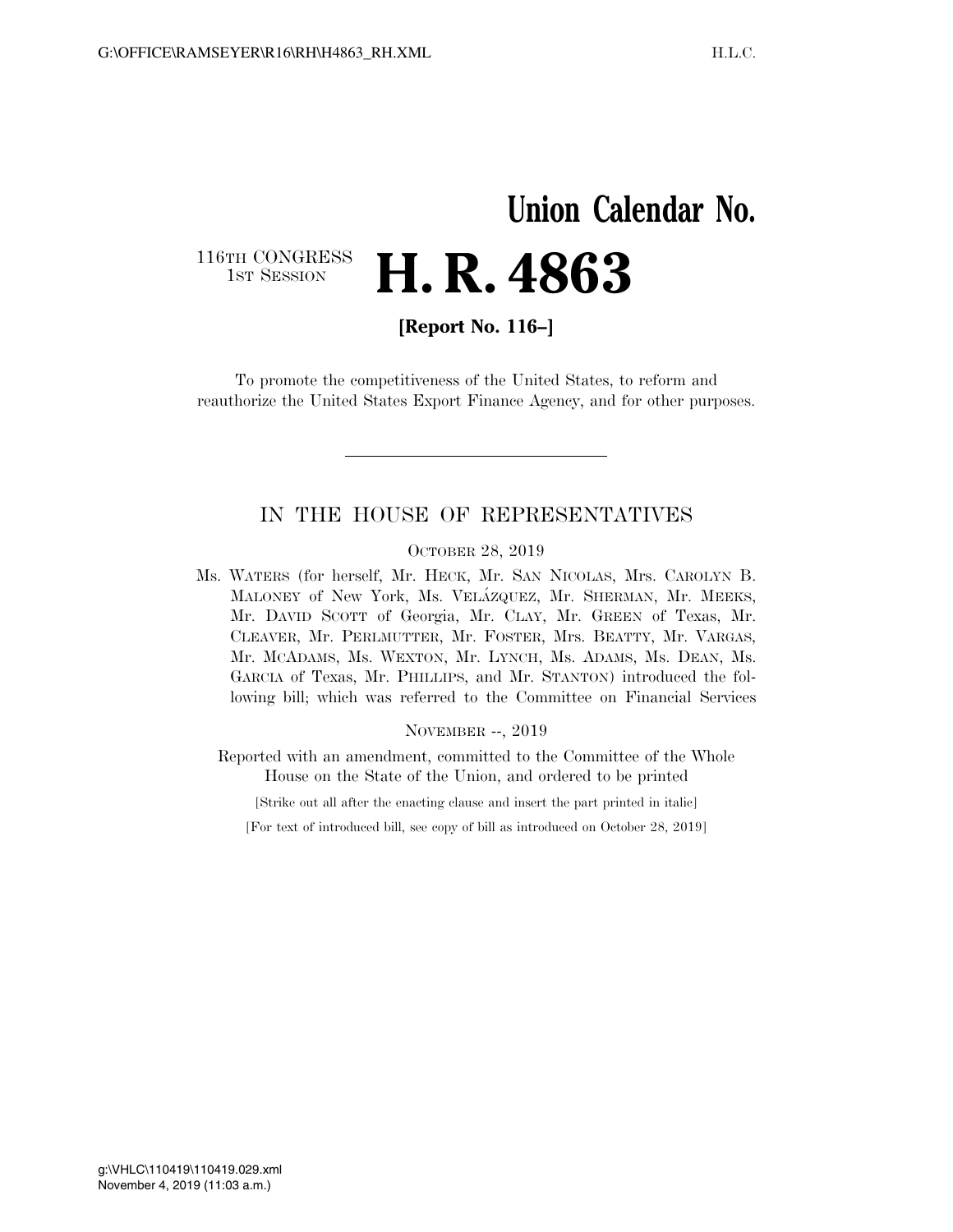# **A BILL**

To promote the competitiveness of the United States, to reform and reauthorize the United States Export Finance Agency, and for other purposes.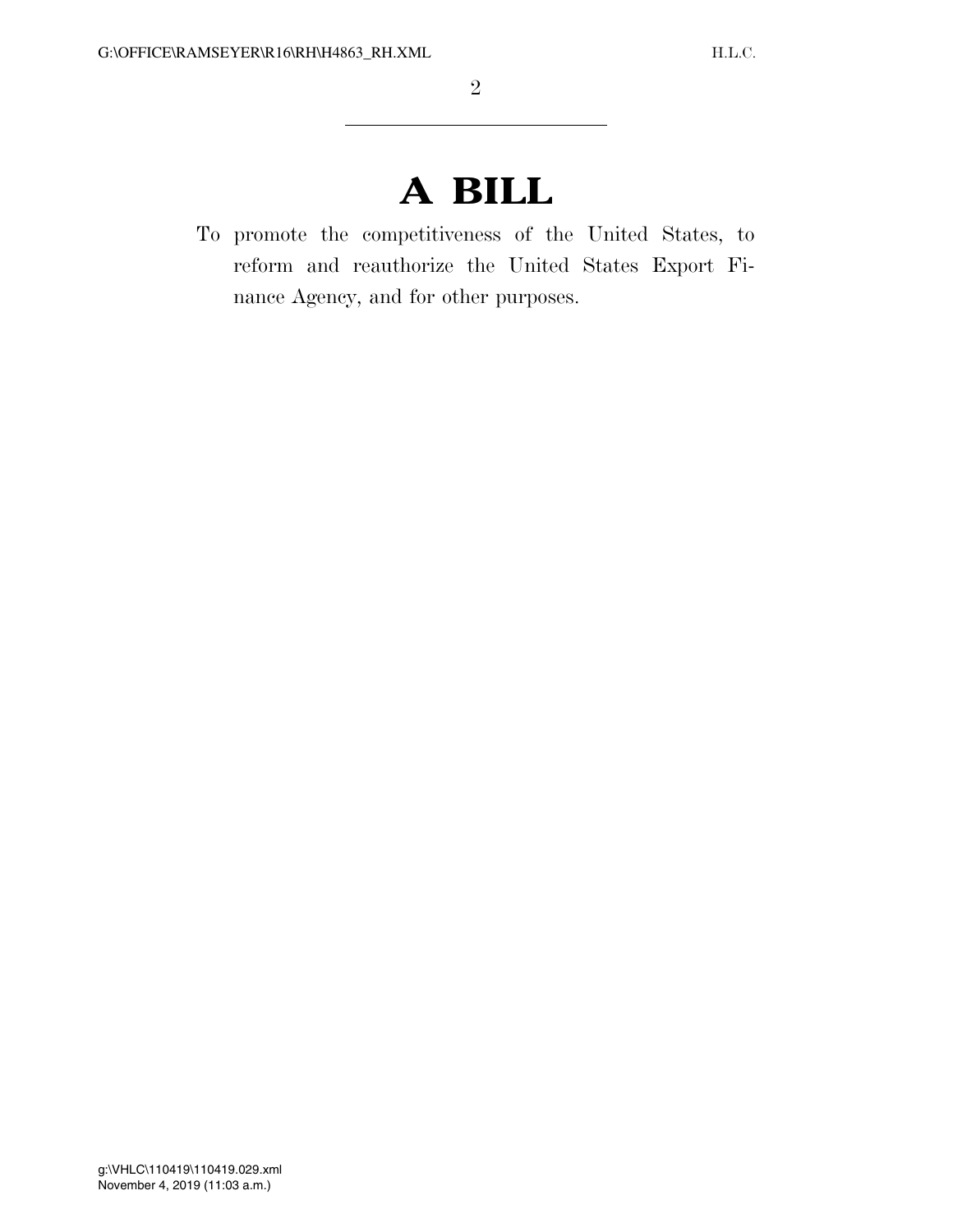- 1 *Be it enacted by the Senate and House of Representa-*
- 2 *tives of the United States of America in Congress assembled,*

#### 3 *SECTION 1. SHORT TITLE.*

- 4 *This Act may be cited as the ''United States Export*
- 5 *Finance Agency Act of 2019''.*

#### 6 *SEC. 2. TABLE OF CONTENTS.*

### 7 *The table of contents of this Act is as follows:*

- *Sec. 1. Short title.*
- *Sec. 2. Table of contents.*
- *Sec. 3. Renaming of the Export-Import Bank of the United States.*
- *Sec. 4. Authorization period.*
- *Sec. 5. Aggregate loan, guarantee, and insurance authority.*
- *Sec. 6. Office of Minority and Women Inclusion.*
- *Sec. 7. Support for United States territories.*
- *Sec. 8. Alternative procedures during quorum lapse.*
- *Sec. 9. Strengthening support for U.S. small businesses.*
- *Sec. 10. Enhancing flexibility to respond to predatory export financing by China.*
- *Sec. 11. Restriction on financing for certain entities.*
- *Sec. 12. Prohibitions on financing for certain persons involved in sanctionable activities.*
- *Sec. 13. Promoting renewable energy exports, environmental and social standards, and accountability.*
- *Sec. 14. Reinsurance program.*
- *Sec. 15. Information technology systems.*
- *Sec. 16. Administratively determined pay.*

#### 8 *SEC. 3. RENAMING OF THE EXPORT-IMPORT BANK OF THE*

- 9 *UNITED STATES.*
- 10 *(a) IN GENERAL.—The Export-Import Bank of the*
- 11 *United States is hereby redesignated as the United States*
- 12 *Export Finance Agency.*
- 13 *(b) REFERENCES.—Any reference to the Export-Im-*
- 14 *port Bank of the United States in any law, rule, regulation,*
- 15 *certificate, directive, instruction, or other official paper in*
- 16 *force on the date of the enactment of this Act is deemed*
- 17 *a reference to the United States Export Finance Agency.*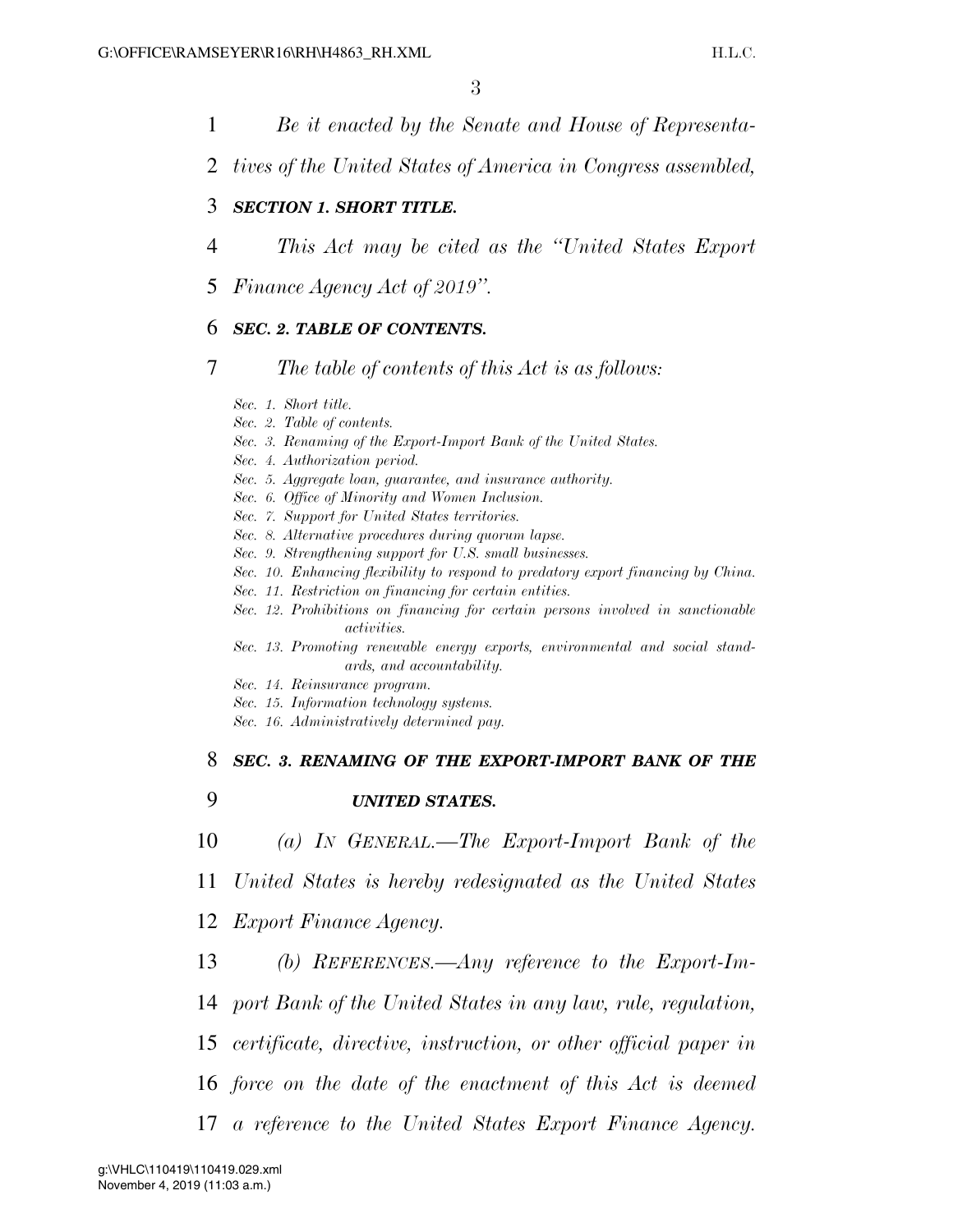| 1              | <b>SEC. 4. AUTHORIZATION PERIOD.</b>                             |
|----------------|------------------------------------------------------------------|
| 2              | Section 7 of the Export-Import Bank Act of 1945 (12)             |
| 3              | U.S.C. 635f) is amended by striking "2019" and inserting         |
| $\overline{4}$ | " $2029"$ .                                                      |
| 5              | SEC. 5. AGGREGATE LOAN, GUARANTEE, AND INSURANCE                 |
| 6              | <b>AUTHORITY.</b>                                                |
| 7              | Section $6(a)(2)$ of the Export-Import Bank Act of 1945          |
| 8              | $(12 \text{ U.S.C. } 635e(a)(2))$ is amended to read as follows: |
| 9              | "(2) APPLICABLE AMOUNT DEFINED.—In this                          |
| 10             | subsection, the term 'applicable amount' means-                  |
| 11             | "(A) \$145,000,000,000 for fiscal year 2020;                     |
| 12             | "(B) \$150,000,000,000 for fiscal year 2021;                     |
| 13             | "(C) \$155,000,000,000 for fiscal year 2022;                     |
| 14             | "(D) \$160,000,000,000 for fiscal year 2023;                     |
| 15             | "(E) \$165,000,000,000 for fiscal year 2024;                     |
| 16             | "(F) \$170,000,000,000 for fiscal year 2025;                     |
| 17             | and                                                              |
| 18             | "(G) $$175,000,000,000$ for each of fiscal                       |
| 19             | years 2026 through 2029.".                                       |
| 20             | SEC. 6. OFFICE OF MINORITY AND WOMEN INCLUSION.                  |
| 21             | (a) IN GENERAL.—Section $3(i)$ of the Export-Import              |
| 22             | Bank Act of 1945 (12 U.S.C. $635a(i)$ ) is amended to read       |
| 23             | as follows:                                                      |
| 24             | "(i) OFFICE OF MINORITY AND WOMEN INCLUSION.—                    |
| 25             | "(1) ESTABLISHMENT.-The Agency shall estab-                      |
| 26             | lish an Office of Minority and Women Inclusion                   |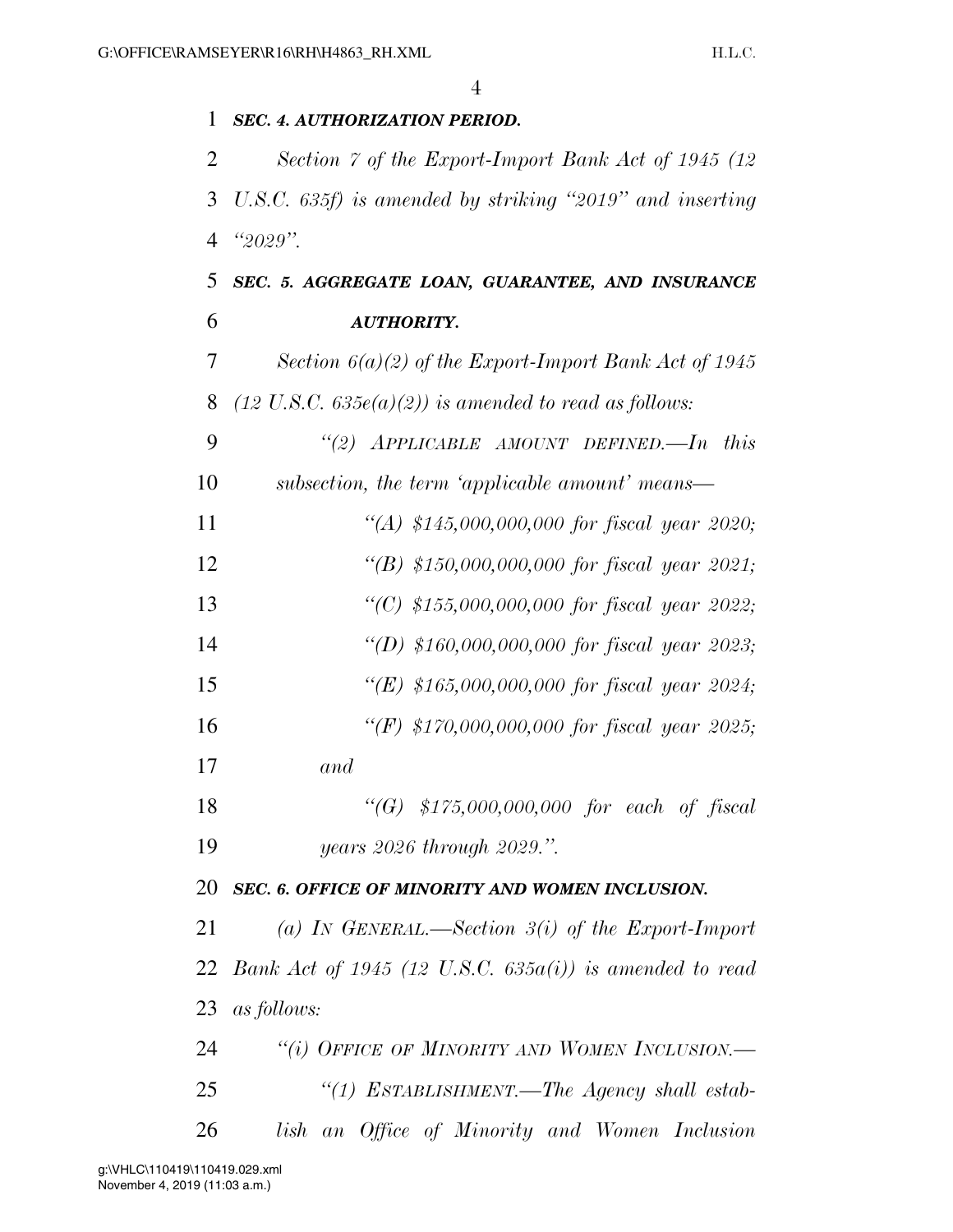*which shall be responsible for carrying out this sub- section and all matters relating to diversity in man- agement, employment, and business activities in ac- cordance with such standards and requirements as the Director of the Office shall establish.* 

 *''(2) TRANSFER OF RESPONSIBILITIES.—The Agency shall ensure that, to the extent that the re- sponsibilities described in paragraph (1) (or com- parable responsibilities) were, as of the date of the en- actment of this subsection, performed by another office of the Agency, the responsibilities shall be transferred to the Office.* 

 *''(3) DUTIES WITH RESPECT TO CIVIL RIGHTS LAWS.—The responsibilities described in paragraph (1) shall not include enforcement of statutes, regula- tions, or executive orders pertaining to civil rights, except that the Director of the Office shall coordinate with the President of the Agency, or the designee of the President of the Agency, regarding the design and implementation of any remedies resulting from viola- tions of the statutes, regulations, or executive orders. ''(4) DIRECTOR.—*

 *''(A) IN GENERAL.—The Director of the Of- fice shall be appointed by, and shall report di-rectly to, the President of the Agency. The posi-*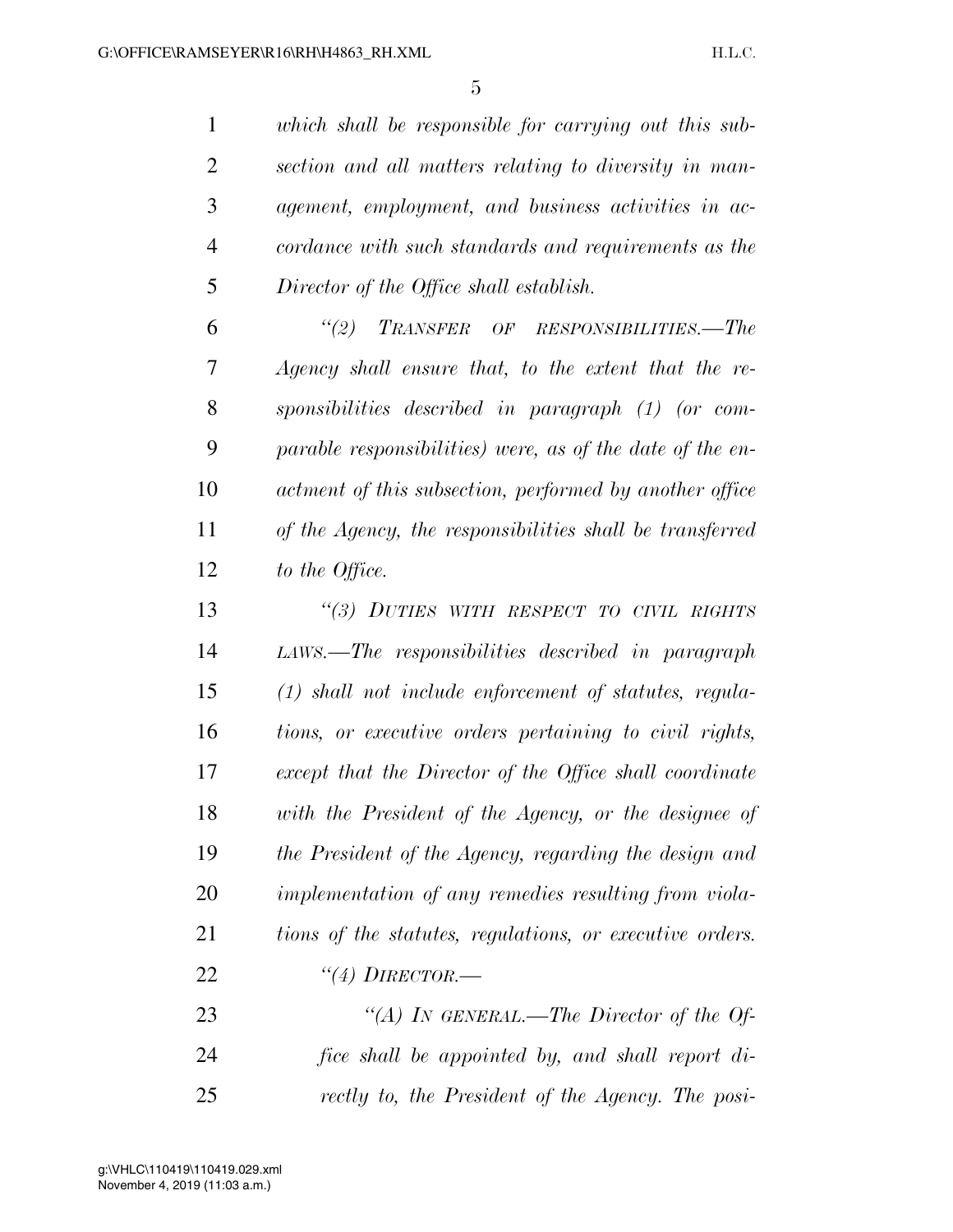| $\mathbf{1}$   | tion of Director of the Office shall be a career re- |
|----------------|------------------------------------------------------|
| $\overline{2}$ | served position in the Senior Executive Service,     |
| 3              | as that position is defined in section 3132 of title |
| $\overline{4}$ | 5, United States Code, or an equivalent designa-     |
| 5              | tion.                                                |
| 6              | "(B) DUTIES.—The Director shall—                     |
| 7              | $``(i)$ develop standards for equal em-              |
| 8              | ployment opportunity and the racial, eth-            |
| 9              | nic, and gender diversity of the workforce           |
| 10             | and senior management of the Agency;                 |
| 11             | $``(ii)$ develop standards for increased             |
| 12             | participation of minority-owned and                  |
| 13             | women-owned businesses in the programs               |
| 14             | and contracts of the Agency, including               |
| 15             | standards for coordinating technical assist-         |
| 16             | ance to the businesses; and                          |
| 17             | $``(iii)$ enhance the outreach activities of         |
| 18             | the Agency with respect to, and increase the         |
| 19             | total amount of loans, guarantees, and in-           |
| 20             | surance provided by the Agency to support            |
| 21             | exports by socially and economically dis-            |
| 22             | advantaged small business concerns (as de-           |
| 23             | fined in section $S(a)(4)$ of the Small Busi-        |
| 24             | ness Act) and small business concerns                |
| 25             | owned by women.                                      |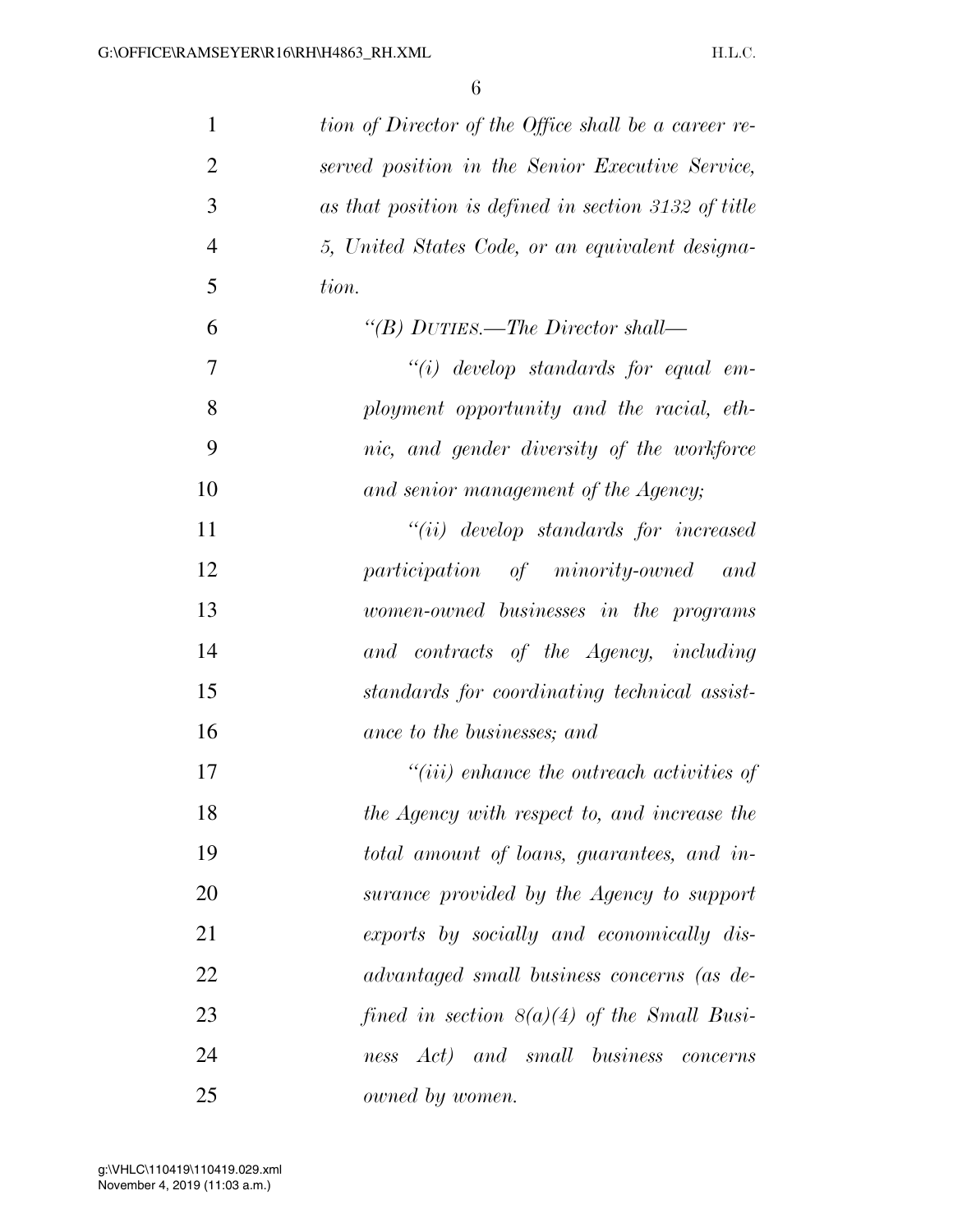| $\mathbf{1}$   | " $(C)$ OTHER DUTIES.—The Director shall                   |
|----------------|------------------------------------------------------------|
| $\overline{2}$ | advise the President of the Agency on the impact           |
| 3              | of the policies of the Agency on minority-owned            |
| $\overline{4}$ | and women-owned businesses.                                |
| 5              | "(5) INCLUSION IN ALL LEVELS OF BUSINESS AC-               |
| 6              | TIVITIES.-                                                 |
| 7              | "(A) CONTRACTS.—The Director of the Of-                    |
| 8              | fice shall develop and implement standards and             |
| 9              | procedures to ensure, to the maximum extent                |
| 10             | possible, the inclusion and utilization of minori-         |
| 11             | ties (as defined in section $1204(c)$ of the Finan-        |
| 12             | cial Institutions Reform, Recovery, and Enforce-           |
| 13             | ment Act of 1989 (12 U.S.C. 1811 note)) and                |
| 14             | women, and minority- and women-owned busi-                 |
| 15             | nesses (as such terms are defined in section               |
| 16             | $21A(r)(4)$ of the Federal Home Loan Bank Act              |
| 17             | $(12 \text{ U.S.C. } 1441a(r)(4))$ in all business and ac- |
| 18             | tivities of the Agency at all levels, including in         |
| 19             | procurement, insurance, and all types of con-              |
| 20             | tracts. The processes established by the Agency            |
| 21             | for review and evaluation for contract proposals           |
| 22             | and to hire service providers shall include a com-         |
| 23             | ponent that gives consideration to the diversity           |
| 24             | of the applicant.                                          |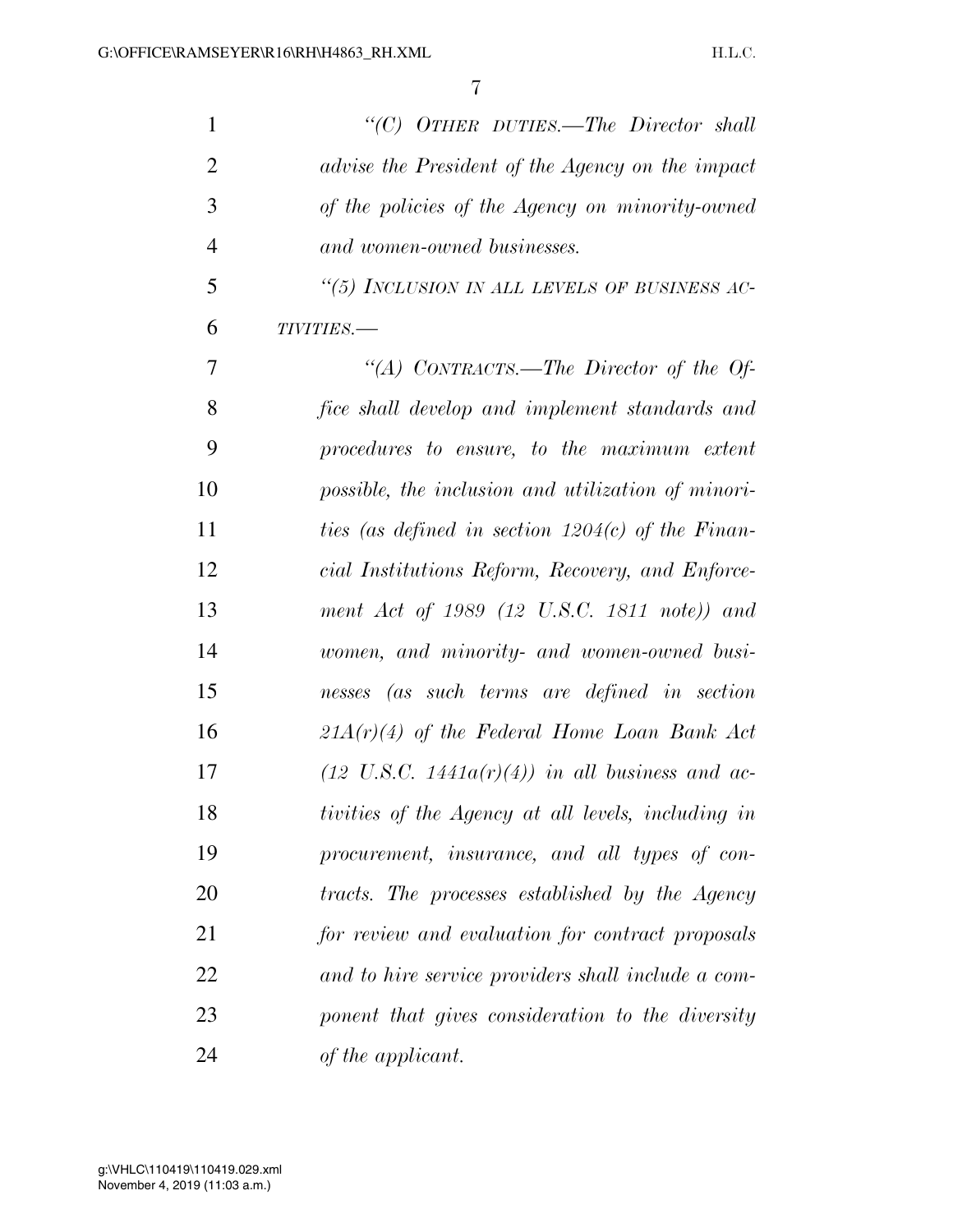| $\mathbf{1}$   | $APPLICABILITY. - This paragraph$<br>$\lq(B)$                    |
|----------------|------------------------------------------------------------------|
| $\overline{2}$ | shall apply to all contracts for services of any                 |
| 3              | kind, including all contracts for all business and               |
| $\overline{4}$ | activities of the Agency, at all levels.                         |
| 5              | "(C) OUTREACH.-The Agency shall estab-                           |
| 6              | lish a minority outreach program to ensure the                   |
| 7              | inclusion (to the maximum extent practicable) of                 |
| 8              | contracts entered into with the enterprises of mi-               |
| 9              | norities and women and businesses owned by mi-                   |
| 10             | norities and women, including financial institu-                 |
| 11             | tions, investment banking firms, underwriters,                   |
| 12             | <i>accountants, brokers, and providers of legal serv-</i>        |
| 13             | ices.                                                            |
| 14             | "(6) DIVERSITY IN AGENCY WORKFORCE.-The                          |
| 15             | Agency shall take affirmative steps to seek diversity            |
| 16             | in its workforce at all levels of the Agency consistent          |
| 17             | with the demographic diversity of the United States,             |
| 18             | in a manner consistent with applicable law, includ-              |
| 19             | $ing-$                                                           |
| 20             | "(A) to the extent the Agency engages in re-                     |
| 21             | cruitment efforts to fill vacancies—                             |
| 22             | $``(i)$ recruiting at historically Black                         |
| 23             | colleges and universities, Hispanic-serving                      |
| 24             | <i>institutions</i> , <i>Tribal colleges</i> and <i>univer</i> - |
| 25             | sities, women's colleges, and colleges that                      |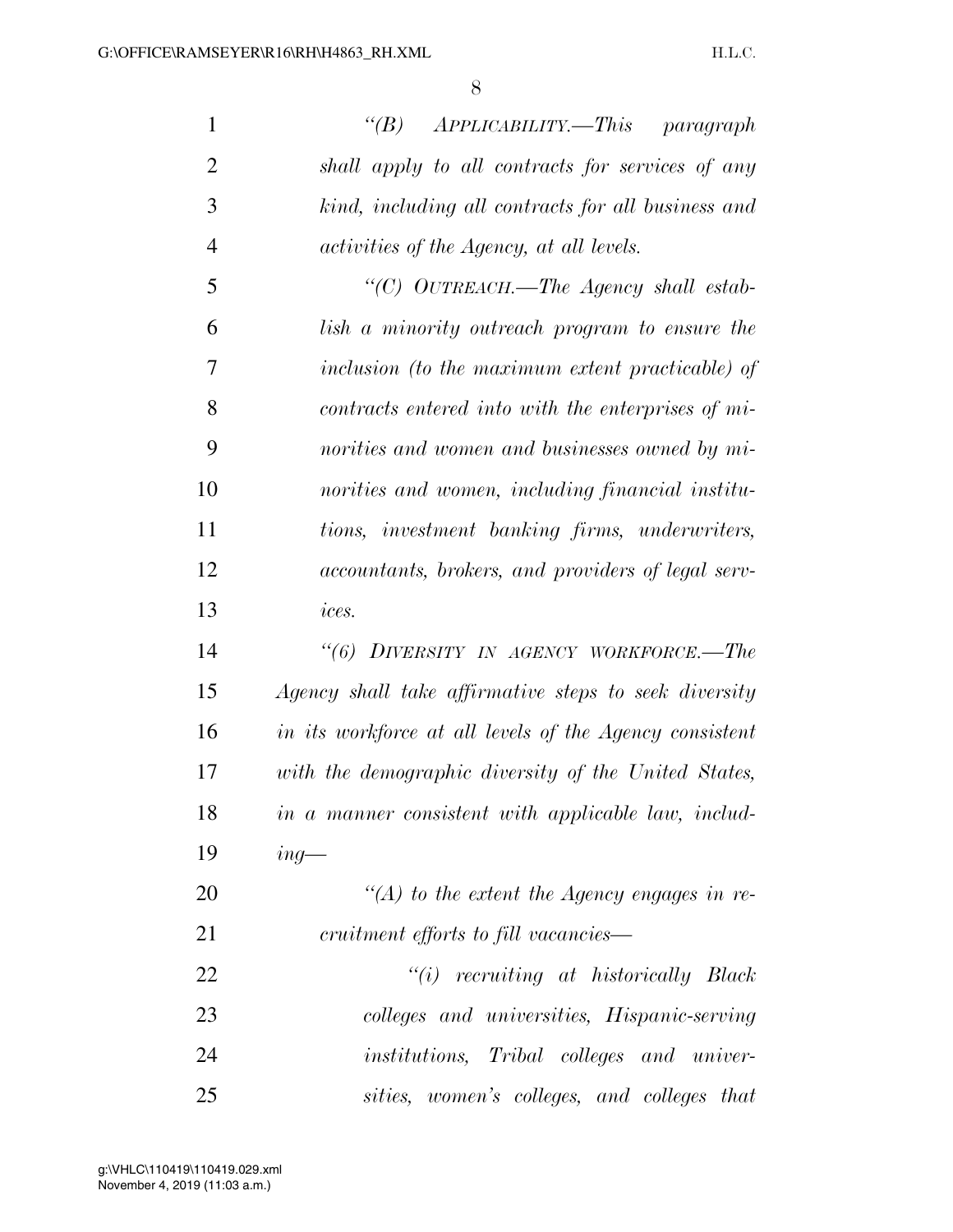| $\mathbf{1}$   | typically serve majority minority popu-                             |
|----------------|---------------------------------------------------------------------|
| $\overline{2}$ | lations; and                                                        |
| 3              | $``(ii)$ recruiting at job fairs in urban                           |
| $\overline{4}$ | communities, and placing employment ad-                             |
| 5              | vertisements in print and digital media ori-                        |
| 6              | ented toward women and people of color;                             |
| $\overline{7}$ | $\lq\lq(B)$ partnering with organizations that are                  |
| 8              | focused on developing opportunities for minori-                     |
| 9              | ties and women to place talented young minori-                      |
| 10             | ties and women in industry internships, summer                      |
| 11             | employment, and full-time positions; and                            |
| 12             | "(C) by use of any other mass media com-                            |
| 13             | munications that the Director of the Office deter-                  |
| 14             | mines necessary.".                                                  |
| 15             | (b) INCLUSION IN ANNUAL REPORT.—Section 8 of such                   |
| 16             | Act $(12 \text{ U.S.C. } 635g)$ is amended by adding at the end the |
|                | 17 following:                                                       |
| 18             | "(1) OFFICE OF MINORITY AND WOMEN INCLUSION.-                       |
| 19             | "(1) In GENERAL.—The Agency shall include in                        |
| 20             | its annual report to the Congress under subsection $(a)$            |
| 21             | a report from the Office of Minority and Women In-                  |
| 22             | clusion regarding the actions taken by the Agency and               |
| 23             | the Office pursuant to section $3(i)$ , which shall in-             |
| 24             | clude                                                               |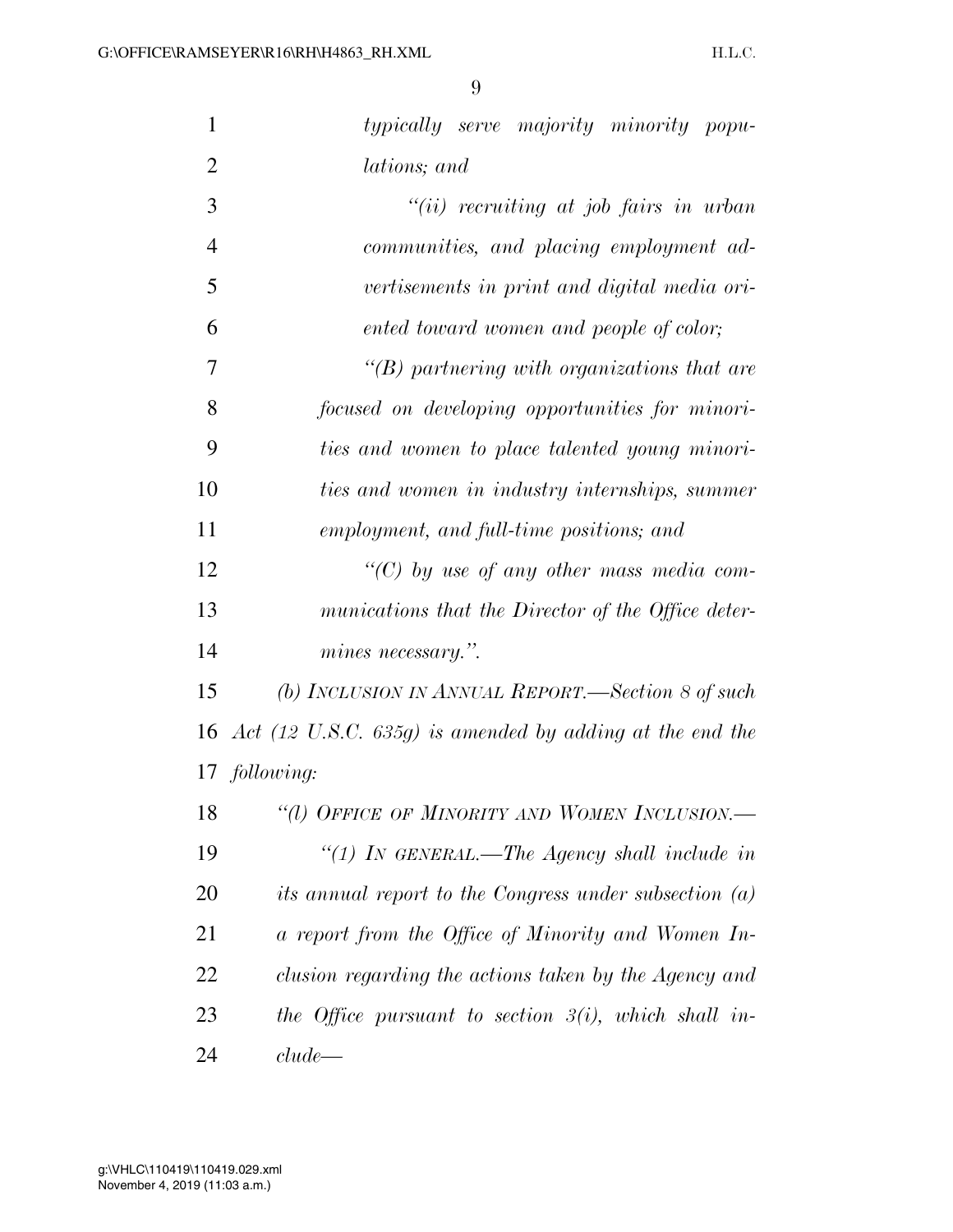| $\mathbf{1}$   | $\lq (A)$ a statement of the total amounts paid    |
|----------------|----------------------------------------------------|
| $\overline{2}$ | by the Agency to contractors since the most re-    |
| 3              | cent report under this subsection;                 |
| $\overline{4}$ | $\lq\lq B$ the percentage of the amounts de-       |
| 5              | scribed in subparagraph (A) that were paid to      |
| 6              | contractors as described in section $3(i)(5)(A);$  |
| 7              | $\lq\lq C$ ) the successes achieved and challenges |
| 8              | faced by the Agency in operating minority and      |
| 9              | women outreach programs;                           |
| 10             | "(D) a description of the progress made by         |
| 11             | the Agency in supporting exports by minority-      |
| 12             | owned small business concerns and the progress     |
| 13             | made by the Agency in supporting small busi-       |
| 14             | ness concerns owned by women, including esti-      |
| 15             | mates of the amounts made available to finance     |
| 16             | exports directly by both categories of small busi- |
| 17             | ness concerns, a comparison of these amounts       |
| 18             | with the amounts made available to all small       |
| 19             | business concerns, and a comparison of such        |
| 20             | amounts with the amounts so made available         |
| 21             | during the 2 preceding years;                      |
| 22             | "(E) the challenges the Agency may face in         |
| 23             | hiring qualified minority and women employees      |
| 24             | and contracting with qualified minority-owned      |
| 25             | and women-owned businesses; and                    |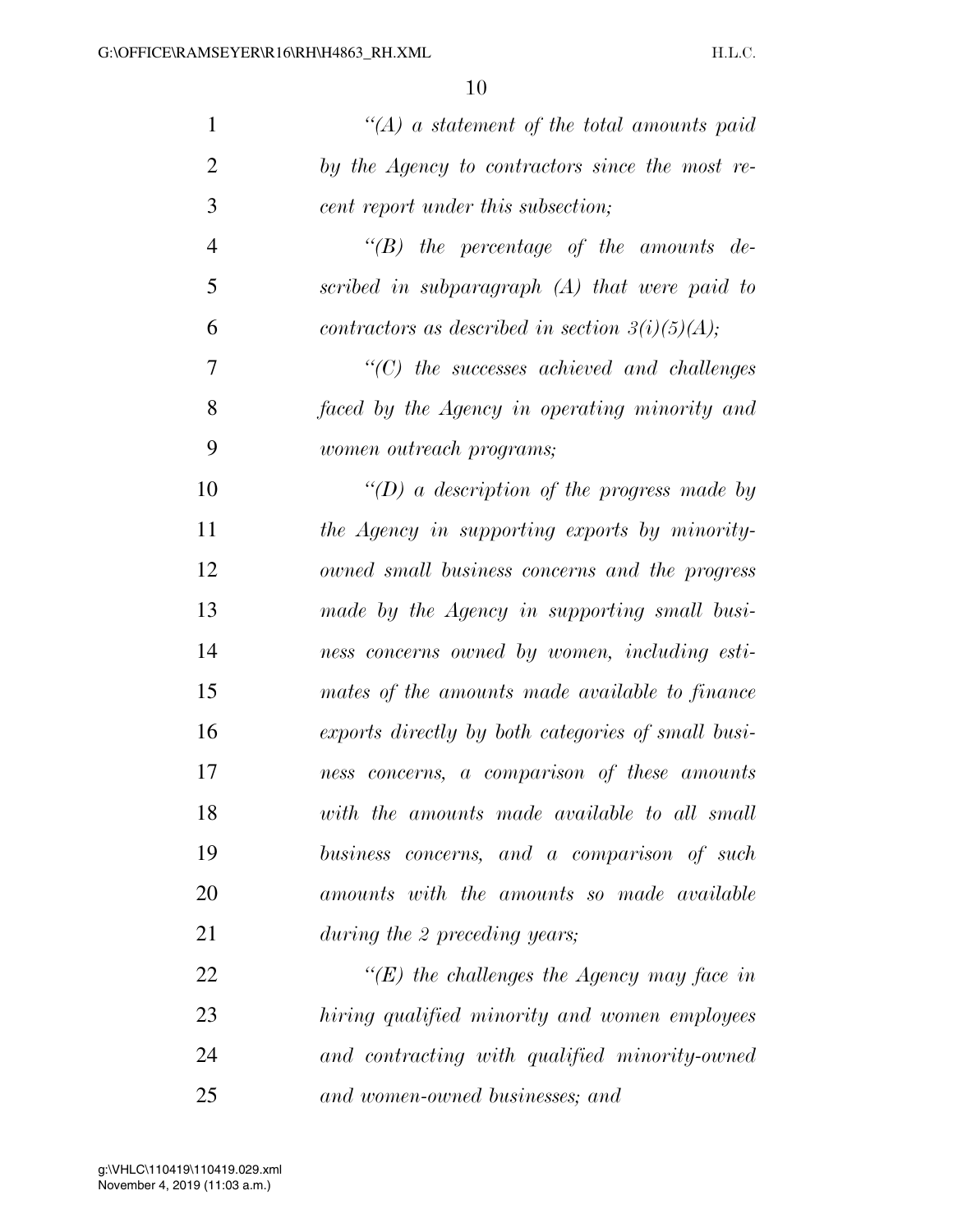| $\mathbf{1}$   | $\lq (F)$ any other information, findings, con-              |
|----------------|--------------------------------------------------------------|
| $\overline{2}$ | clusions, and recommendations for legislative or             |
| 3              | Agency action, as the Director of the Office                 |
| $\overline{4}$ | <i>deems appropriate.</i>                                    |
| 5              | "(2) DEFINITIONS.—In this subsection:                        |
| 6              | "(A) MINORITY-OWNED SMALL BUSINESS                           |
| 7              | $CONCERN. - The-term - 'minority-ovned - small$              |
| 8              | business concern' has the meaning given the term             |
| 9              | 'socially and economically disadvantaged small               |
| 10             | business concern' under section $8(a)(4)$ of the             |
| 11             | Small Business Act.                                          |
| 12             | "(B) SMALL BUSINESS CONCERN.—The                             |
| 13             | term 'small business concern' has the meaning                |
| 14             | given that term under section $3(a)$ of the Small            |
| 15             | <i>Business Act.</i> ".                                      |
| 16             | (c) CONFORMING AMENDMENT.—Section $8(f)$ of the              |
| 17             | <i>Export-Import Bank Act of 1945 (12 U.S.C. 635g(f))</i> is |
| 18             | $amended-$                                                   |
| 19             | $(1)$ by striking paragraph $(4)$ ; and                      |
| 20             | (2) by redesignating paragraphs $(5)$ through $(8)$          |
| 21             | as paragraphs $(4)$ through $(7)$ , respectively.            |
| 22             | SEC. 7. SUPPORT FOR UNITED STATES TERRITORIES.               |
| 23             | (a) CREATION OF THE OFFICE OF TERRITORIAL EX-                |
|                | 24 PORTING.—Section 3 of the Export-Import Bank Act of       |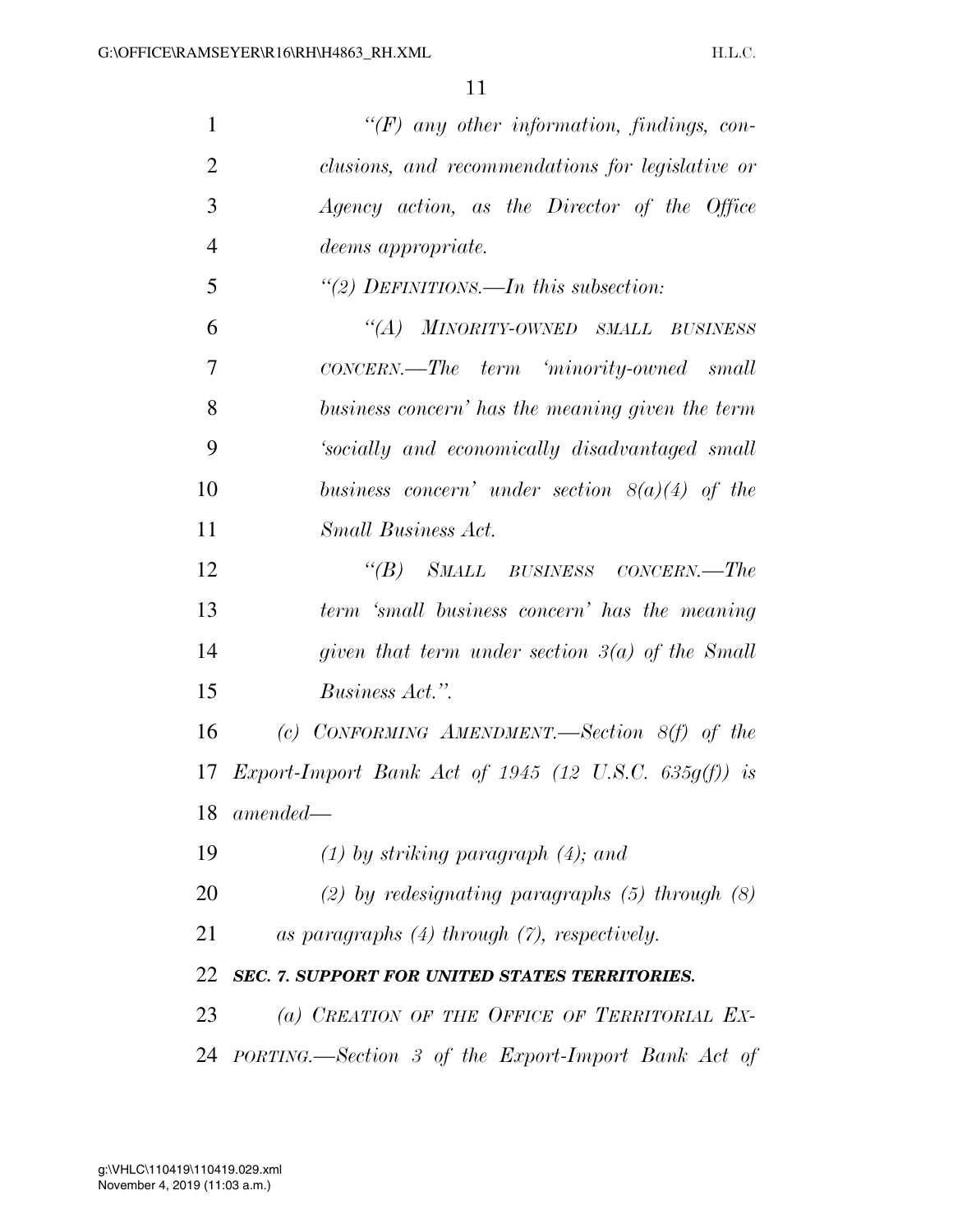| $\mathbf{1}$   | $1945$ (12 U.S.C. 635a) is amended by adding at the end |
|----------------|---------------------------------------------------------|
| 2              | <i>the following:</i>                                   |
| 3              | "(n) OFFICE OF TERRITORIAL EXPORTING.-                  |
| $\overline{4}$ | "(1) In GENERAL.—The President of the Agency            |
| 5              | shall establish an Office of Territorial Exporting, the |
| 6              | functions of which shall be to-                         |
| 7              | $\lq (A)$ promote the export of goods and serv-         |
| 8              | <i>ices from the territories;</i>                       |
| 9              | $\lq\lq B$ conduct outreach, education, and dis-        |
| 10             | seminate information concerning export opportu-         |
| 11             | nities and the availability of Agency support for       |
| 12             | such activities; and                                    |
| 13             | $\lq\lq C$ increase the total amount of loans,          |
| 14             | guarantees, and insurance provided by the Agen-         |
| 15             | cy benefitting the territories.                         |
| 16             | "(2) STAFF.—The President of the Agency shall           |
| 17             | hire such staff as may be necessary to perform the      |
| 18             | functions of the Office, including—                     |
| 19             | $\lq\lq (A)$ at least 1 staffer responsible for         |
| 20             | <i>liaising with Puerto Rico and the United States</i>  |
| 21             | Virgin Islands; and                                     |
| 22             | $\lq\lq B$ at least 1 staffer responsible for           |
| 23             | liaising with the United States territories of          |
| 24             | Guam, the Commonwealth of the Northern Mar-             |
| 25             | iana Islands, and American Samoa.                       |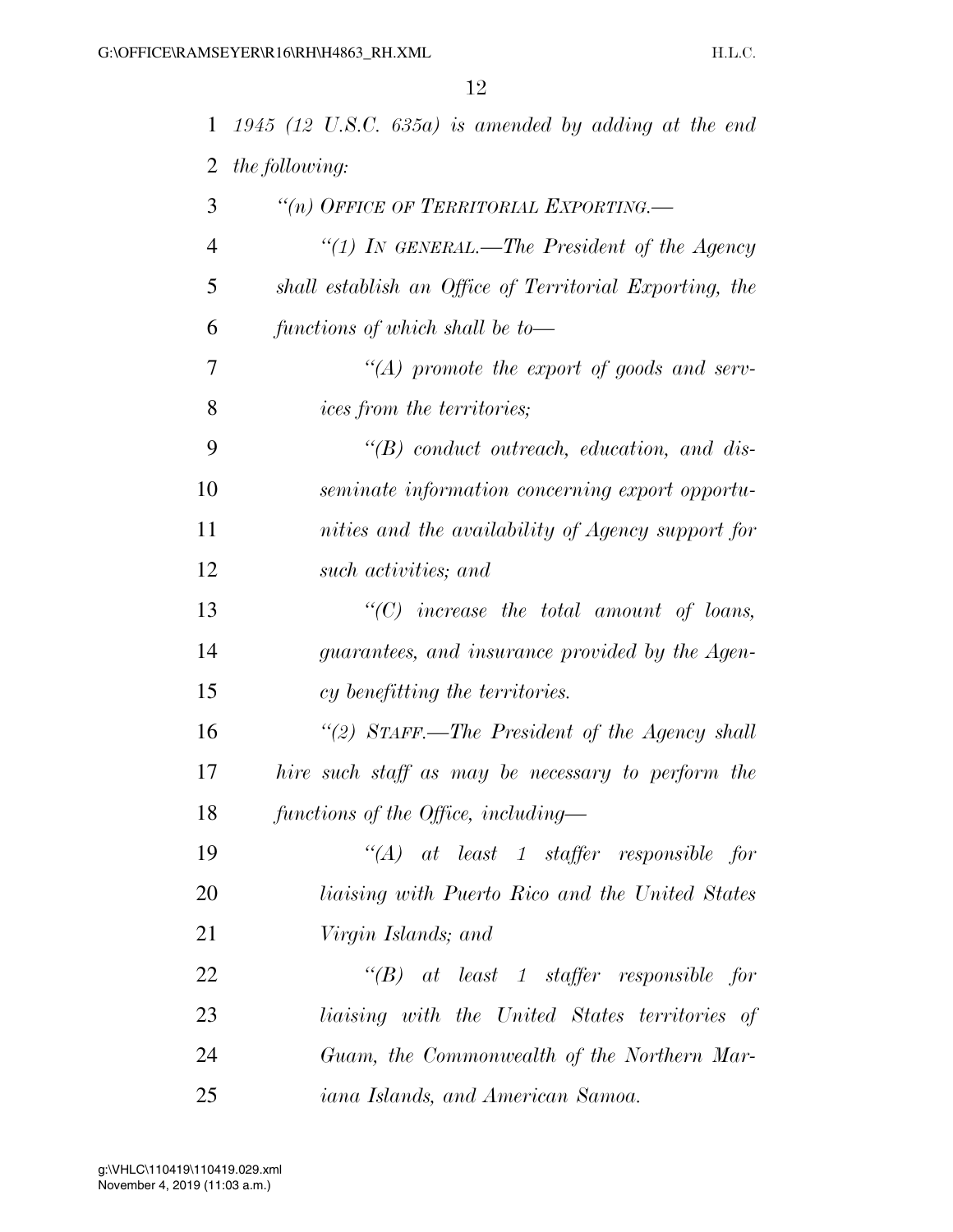| $\mathbf{1}$   | "(3) DEFINITION OF TERRITORY.—In this Act,                    |
|----------------|---------------------------------------------------------------|
| $\overline{2}$ | the term 'territory' means the Commonwealth of Puer-          |
| 3              | to Rico, the United States Virgin Islands, Guam, the          |
| 4              | Commonwealth of the Northern Mariana Islands, and             |
| 5              | American Samoa.".                                             |
| 6              | (b) ANNUAL REPORT.—Section 8 of such Act $(12)$               |
| 7              | U.S.C. $635g$ ), as amended by section $6(b)$ of this Act, is |
| 8              | amended by adding at the end the following:                   |
| 9              | "(m) REPORT ON ACTIVITIES IN THE TERRITORIES.-                |
| 10             | The Agency shall include in its annual report to Congress     |
| 11             | under subsection $(a)$ a report on the steps taken by the     |
|                | 12 Agency in the period covered by the report to increase—    |
| 13             | " $(1)$ awareness of the Agency and its services in           |
| 14             | the territories; and                                          |
| 15             | $\lq(2)$ the provision of Agency support to export            |
| 16             | businesses in the territories.".                              |
| 17             | SEC.<br>ALTERNATIVE PROCEDURES DURING QUORUM<br>8.            |
| 18             | LAPSE.                                                        |
| 19             | (a) IN GENERAL.—Section $3(c)(6)$ of the Export-Im-           |
| 20             | port Bank Act of 1945 (12 U.S.C. $635a(c)(6)$ ) is amended—   |
| 21             | (1) by inserting "(A)" after "(6)"; and                       |
| 22             | $(2)$ by adding at the end the following:                     |
| 23             | " $(B)(i)$ If there is an insufficient number of directors    |
| 24             | to constitute a quorum under subparagraph $(A)$ for 90 con-   |
|                |                                                               |

*secutive days during the term of a President of the United*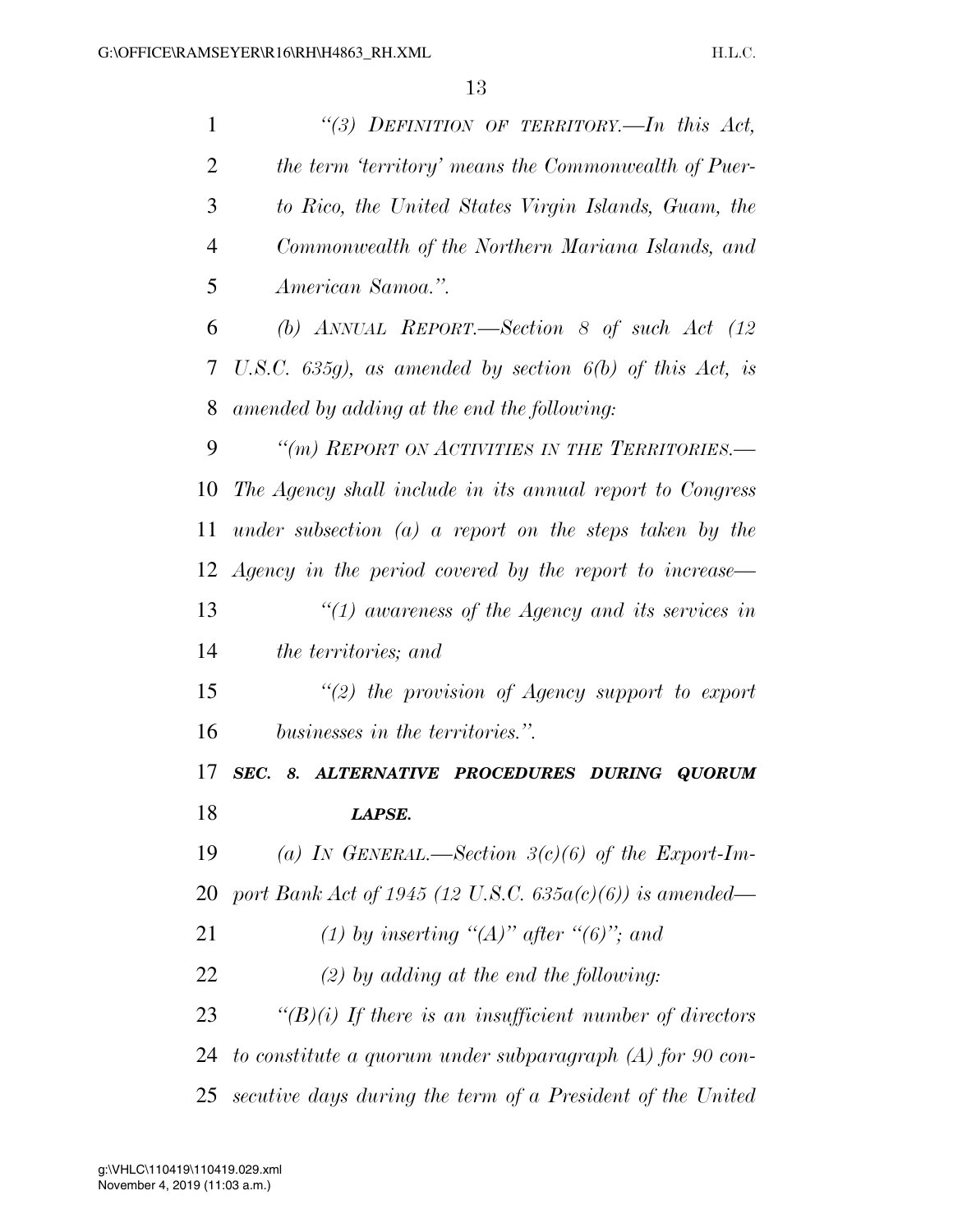| $\mathbf{1}$ | States, a temporary Board, consisting of the following mem-      |
|--------------|------------------------------------------------------------------|
| 2            | bers, shall act in the stead of the Board of Directors:          |
| 3            | "(I) The United States Trade Representative,                     |
| 4            | "(II) The Secretary of the Treasury,                             |
| 5            | "(III) The Secretary of Commerce, and                            |
| 6            | "(IV) The members of the Board of Directors.                     |
| 7            | "(ii) If, at a meeting of the temporary Board—                   |
| 8            | "(I) a member referred to in clause $(i)(IV)$ is                 |
| 9            | present, the meeting shall be chaired by such a mem-             |
| 10           | ber, consistent with Agency bylaws; or                           |
| 11           | $\lq\lq (II)$ no such member is present, the meeting             |
| 12           | shall be chaired by the United States Trade Rep-                 |
| 13           | <i>resentative.</i>                                              |
| 14           | "(iii) A member described in subclause $(I)$ , $(II)$ , or       |
| 15           | $(III)$ of clause $(i)$ may delegate the authority of the member |
| 16           | to vote on whether to authorize a transaction, whose value       |
| 17           | does not exceed $$100,000,000,$ to —                             |
| 18           | $\lq (I)$ if the member is the United States Trade               |
| 19           | Representative, the Deputy United States Trade Rep-              |
| 20           | <i>resentative</i> ; <i>or</i>                                   |
| 21           | "(II) if the member is referred to in such sub-                  |
| 22           | clause $(II)$ or $(III)$ , the Deputy Secretary of the de-       |
| 23           | partment referred to in the subclause.                           |
| 24           | "(iv) If the temporary Board consists of members of              |
| 25           | only 1 political party, the President of the United States       |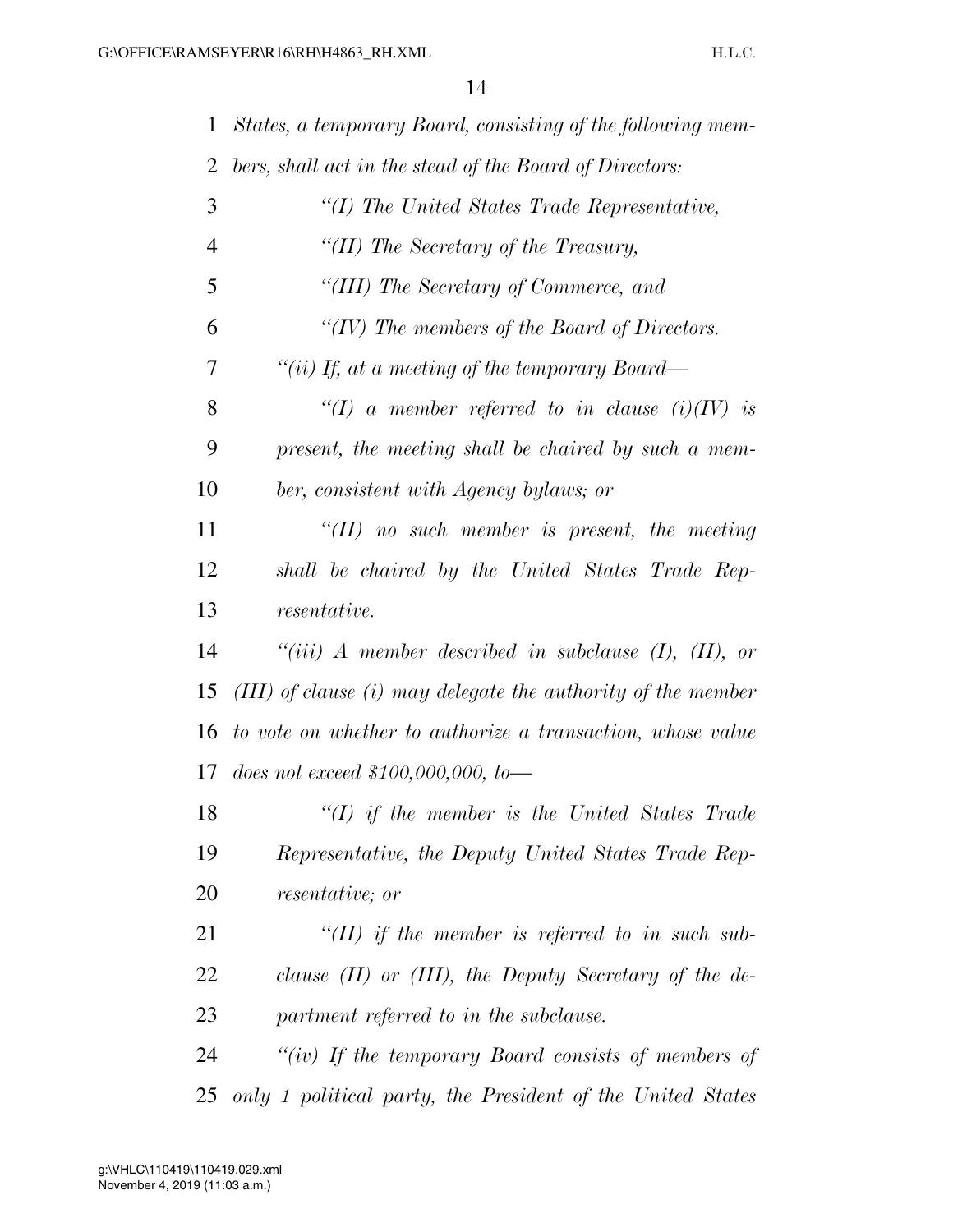*shall, to the extent practicable, appoint to the temporary Board a qualified member of a different political party who occupies a position requiring nomination by the President, by and with the consent of the Senate.* 

 *''(v) The temporary board may not change or amend Agency policies, procedures, bylaws, or guidelines.* 

 *''(vi) The temporary Board shall expire at the end of the term of the President of the United States in office at the time the temporary Board was constituted or upon res- toration of a quorum of the Board of Directors as defined in subparagraph (A).* 

 *''(vii) With respect to a transaction that equals or ex- ceeds \$100,000,000, the Chairperson of the temporary Board shall ensure that the Agency complies with section 2(b)(3).''.* 

 *(b) TERMINATION.—The amendments made by sub- section (a) shall have no force or effect after the 10-year period that begins with the date of the enactment of this Act.* 

 *SEC. 9. STRENGTHENING SUPPORT FOR U.S. SMALL BUSI-NESSES.* 

 *(a) SMALL BUSINESS POLICY.—Section 2(b)(1) of the Export-Import Bank Act of 1945 (12 U.S.C. 635(b)(1)) is amended by striking subparagraph (E)(i)(I) and inserting the following:*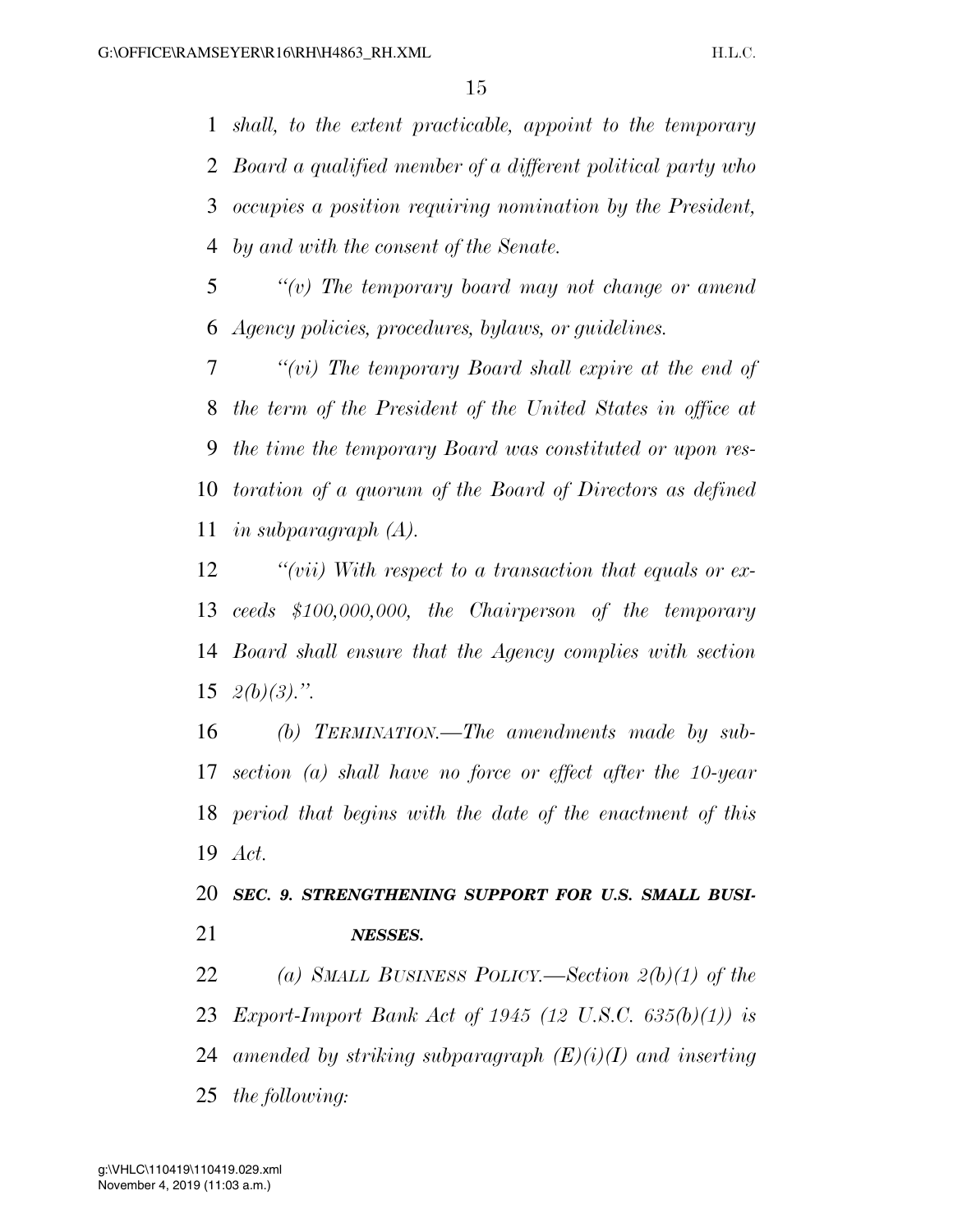*''(E)(i)(I) It is further the policy of the United States to encourage the participation of small business (including women-owned businesses, minority-owned businesses, vet- eran-owned businesses, businesses owned by persons with disabilities, and businesses in rural areas) and start-up businesses in international commerce, and to educate such businesses about how to export goods using the United States Export Finance Agency.''.* 

*(b) OUTREACH.—*

 *(1) PLAN.—Within 120 days after the date of the enactment of this Act, the United States Export Fi- nance Agency shall prepare and submit to the Com- mittee on Financial Services of the House of Rep- resentatives and the Committee on Banking, Housing, and Urban Affairs of the Senate a comprehensive out- reach plan to ensure that small business owners are aware of the financing options available to them through the Agency. The plan shall include—*

 *(A) input from the Small Business Admin- istration and statewide small business coalitions with operations in rural, urban, and suburban regions;* 

 *(B) an emphasis on outreach to businesses owned by women, minorities, veterans, and per-sons with disabilities; and*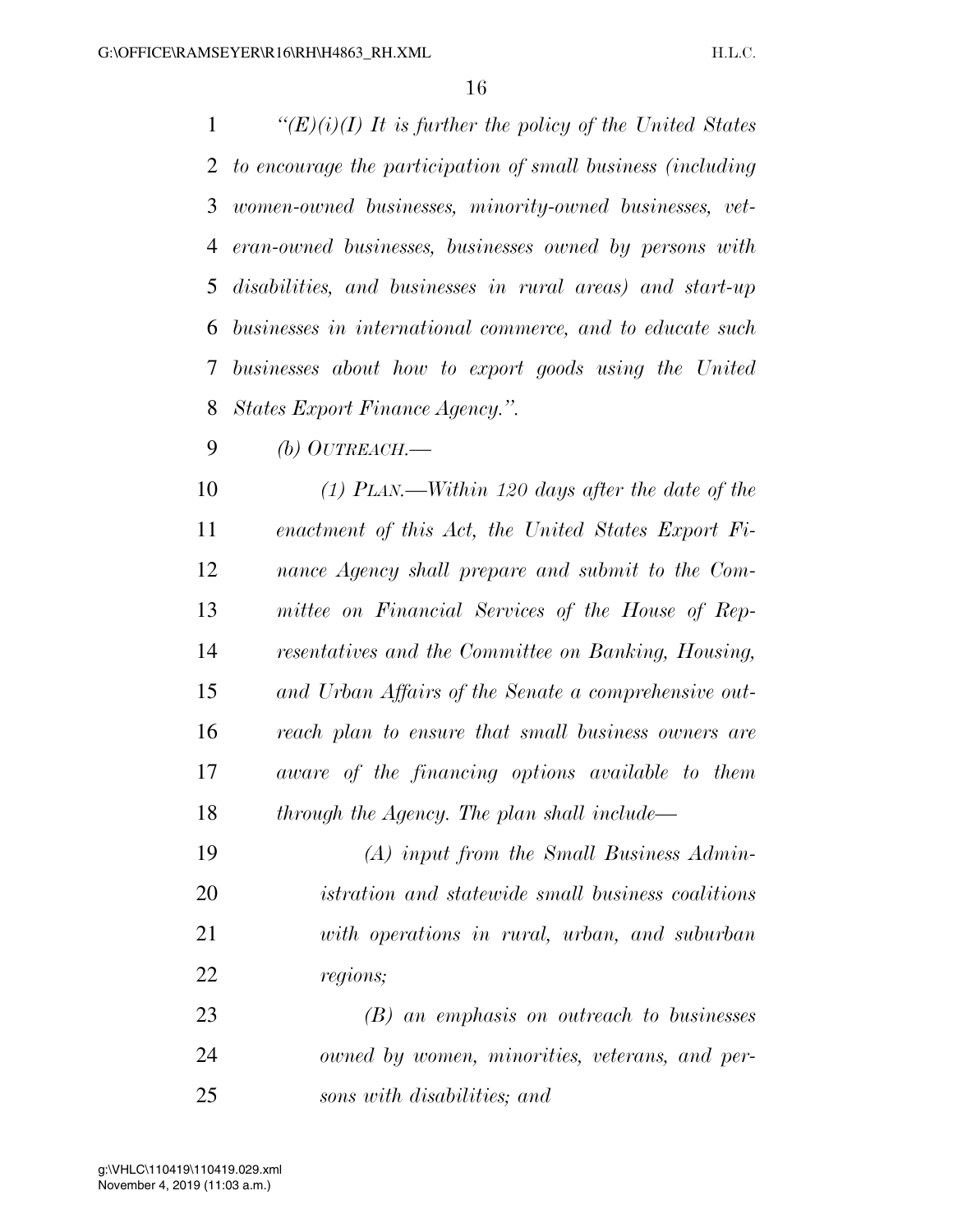|                | $(C)$ a proposed budget for carrying out the                 |
|----------------|--------------------------------------------------------------|
| 2              | plan during fiscal years 2020 through 2029, that             |
| 3              | provides for the spending of at least $$1,000,000$           |
| $\overline{4}$ | annually for outreach to small businesses.                   |
| 5              | IMPLEMENTATION.—Section $2(b)(1)(E)$ of<br>(2)               |
| 6              | such Act (12 U.S.C. $635(b)(1)(E)$ ) is amended by           |
| 7              | adding at the end the following:                             |
| 8              | $\lq\lq(xi)$ After consultation with the Committee on Finan- |
| 9              | cial Services of the House of Representatives and the Com-   |
| 10             | mittee on Banking, Housing, and Urban Affairs of the Sen-    |
|                |                                                              |

 *ate, the Agency shall implement the outreach plan referred to in section 9(b)(1) of the United States Export Finance Agency Act of 2019.''.* 

 *(c) EXCLUSION OF UNUTILIZED INSURANCE AUTHOR- ITY IN CALCULATING SMALL BUSINESS THRESHOLD.—Sec-tion 2(b)(1)(E)(v)* of such Act (12 U.S.C. 635(b)(1)(E)(v)) *is amended by adding at the end the following: ''For the purpose of calculating the amounts of authority required under this clause, the Agency shall, with respect to insur- ance, exclude unutilized authorizations that terminated during the fiscal year.''.* 

*(d) INCREASE IN SMALL BUSINESS THRESHOLD.—*

*(1) IN GENERAL.—Section 2(b)(1)(E)(v) of such* 

- *Act (12 U.S.C. 635(b)(1)(E)(v)) is amended by strik-*
- *ing ''25'' and inserting ''30''.*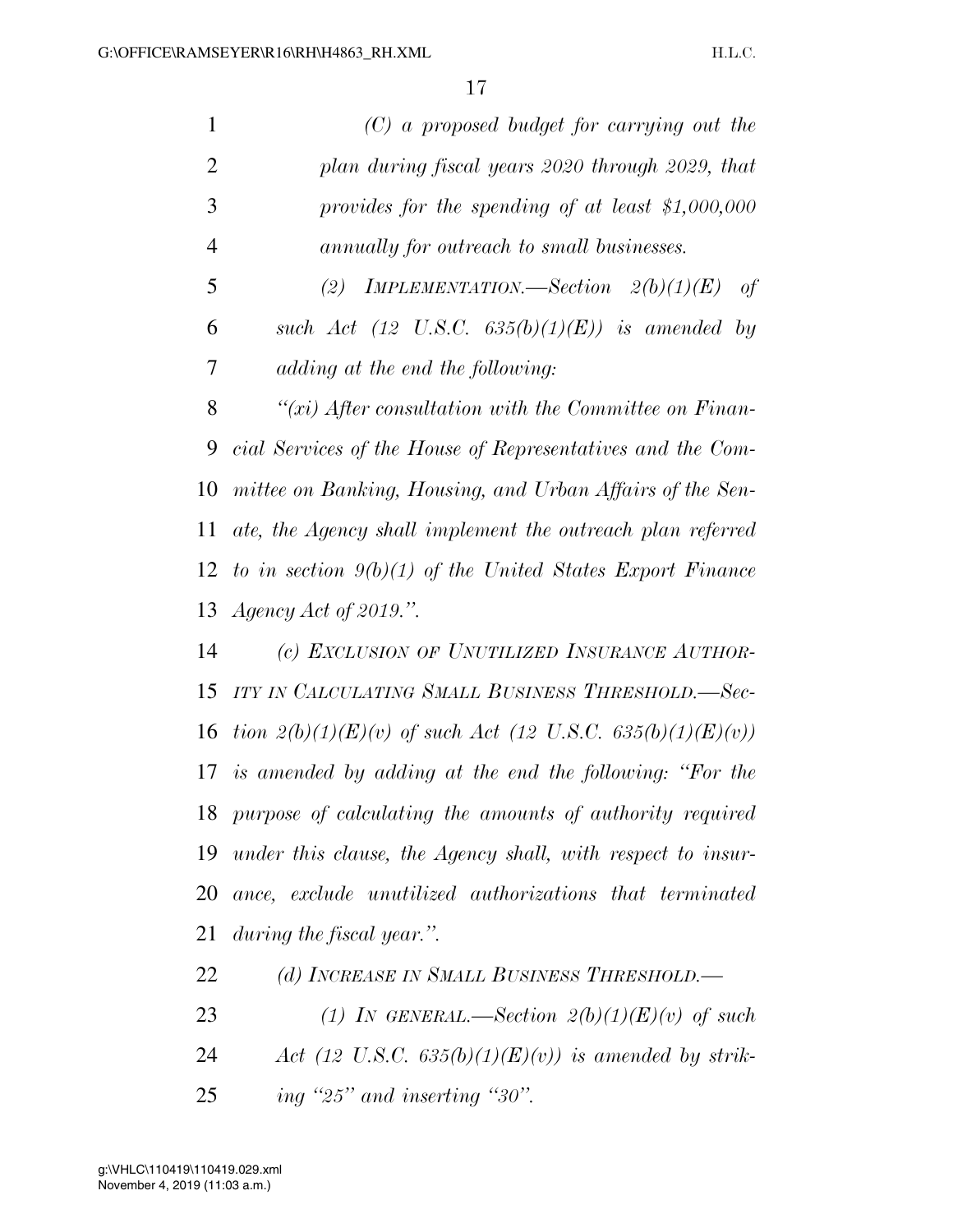| $\mathbf{1}$   | $(2)$ EFFECTIVE DATE.—The amendment made by                       |
|----------------|-------------------------------------------------------------------|
| $\overline{2}$ | paragraph (1) shall take effect on October 1, 2028.               |
| 3              | SEC. 10. ENHANCING FLEXIBILITY TO RESPOND TO PREDA-               |
| $\overline{4}$ | TORY EXPORT FINANCING BY CHINA.                                   |
| 5              | (a) DEEMING RULE UNDER TIED AID CREDIT PRO-                       |
| 6              | GRAM.—Section $10(b)(5)(B)(i)(III)$ of the Export-Import          |
| 7              | <i>Bank Act of 1945 (12 U.S.C. 635i-3(b)(5)(B)(i)(III)) is</i>    |
| 8              | amended by adding at the end the following new sentence:          |
| 9              | "The requirement that there be credible evidence of a history"    |
| 10             | of a foreign export credit agency making offers not subject       |
| 11             | to the Arrangement is deemed met in the case of exports           |
|                | 12 likely to be supported by official financing from the People's |
| 13             | Republic of China, unless the Secretary of the Treasury has       |
| 14             | reported to the Committee on Financial Services of the            |
| 15             | House of Representatives and the Committee on Banking,            |
| 16             | Housing, and Urban Affairs of the Senate that China is            |
| 17             | <i>in substantial compliance with the Arrangement."</i> .         |
| 18             | (b) COLLABORATION WITH USDA ON EXPORT FINANC-                     |
| 19             | ING PROGRAMS.—Section $13(1)(A)$ of such Act (12 U.S.C.           |
| 20             | $635i-7(1)(A)$ is amended by inserting ", the Department          |
| 21             | of Agriculture," before "and other Federal agencies".             |
| 22             | SEC. 11. RESTRICTION ON FINANCING FOR CERTAIN ENTI-               |
| 23             | TIES.                                                             |
| 24             | Section 2 of the Export-Import Bank Act of 1945 (12)              |

*U.S.C. 635) is amended by adding at the end the following:*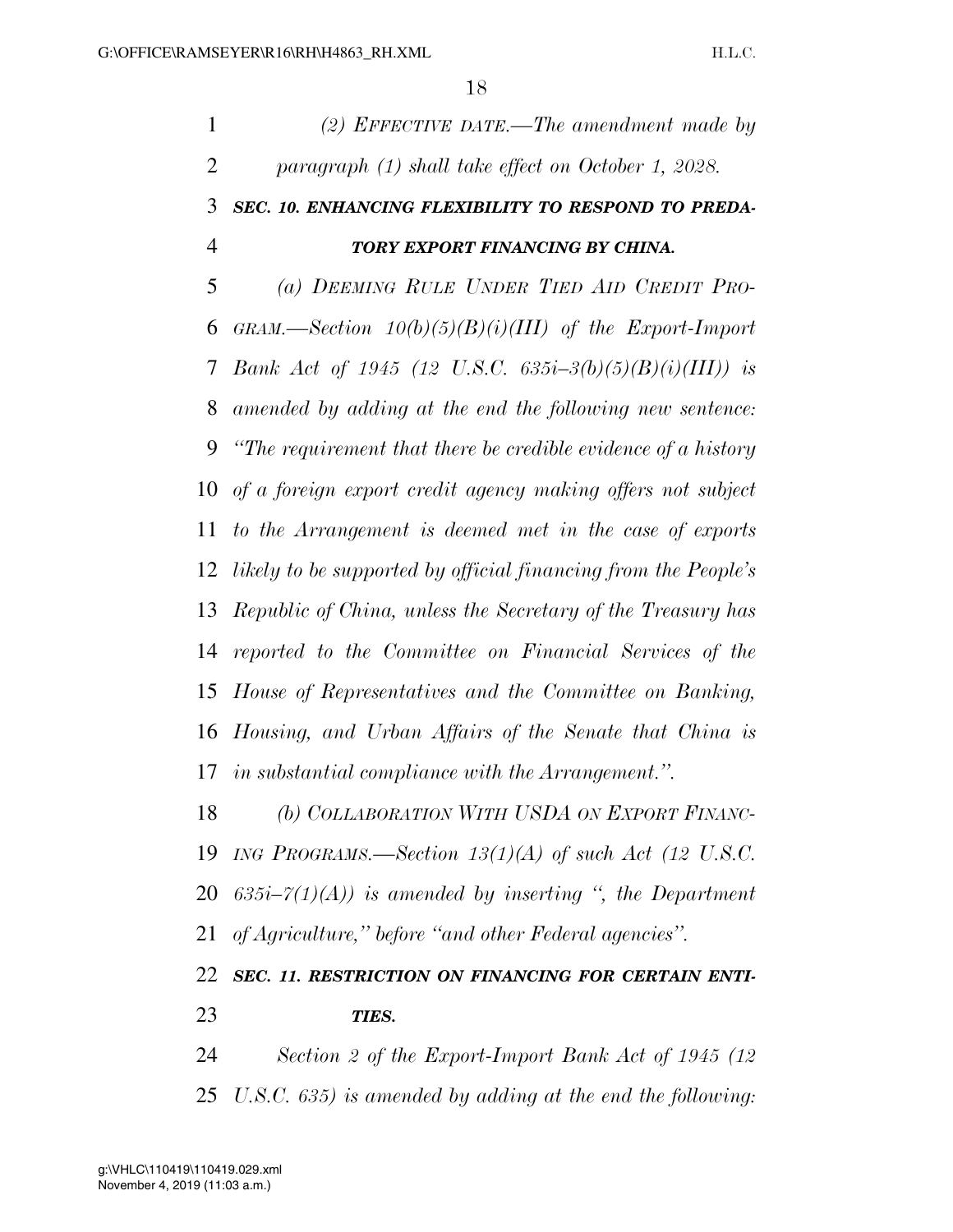*''(l) RESTRICTION ON FINANCING FOR CERTAIN ENTI-TIES.—*

| 3              | "(1) In GENERAL.—Beginning on the date that             |
|----------------|---------------------------------------------------------|
| $\overline{4}$ | is 180 days after the date of the enactment of this     |
| 5              | subsection, the Board of Directors may not approve a    |
| 6              | transaction that is subject to approval by the Board    |
| 7              | with respect to the provision by the Agency of any      |
| 8              | guarantee, insurance, or extension of credit, or the    |
| 9              | participation by the Agency in any extension of cred-   |
| 10             | it for which the end user, obligor, or lender is de-    |
| 11             | scribed in paragraph $(2)$ .                            |
| 12             | PROHIBITED END USER, OBLIGOR,<br>(2)<br>OR              |
| 13             | LENDER.— $An$ end user, obligor, or lender is described |
| 14             | in this paragraph if the end user, obligor, or lender   |
| 15             | is known to the Agency to be:                           |
| 16             | "(A) The People's Liberation Army of the                |
| 17             | People's Republic of China.                             |
| 18             | "(B) The Ministry of State Security of the              |
| 19             | People's Republic of China.                             |
| 20             | " $(C)$ Included on the Denied Persons List or          |
| 21             | the Entity List maintained by the Bureau of In-         |
| 22             | dustry and Security of the Department of Com-           |
| 23             | merce.                                                  |
| 24             | "(D) Included on the Arms Export Control                |
| 25             | Act debarred list maintained by the Directorate         |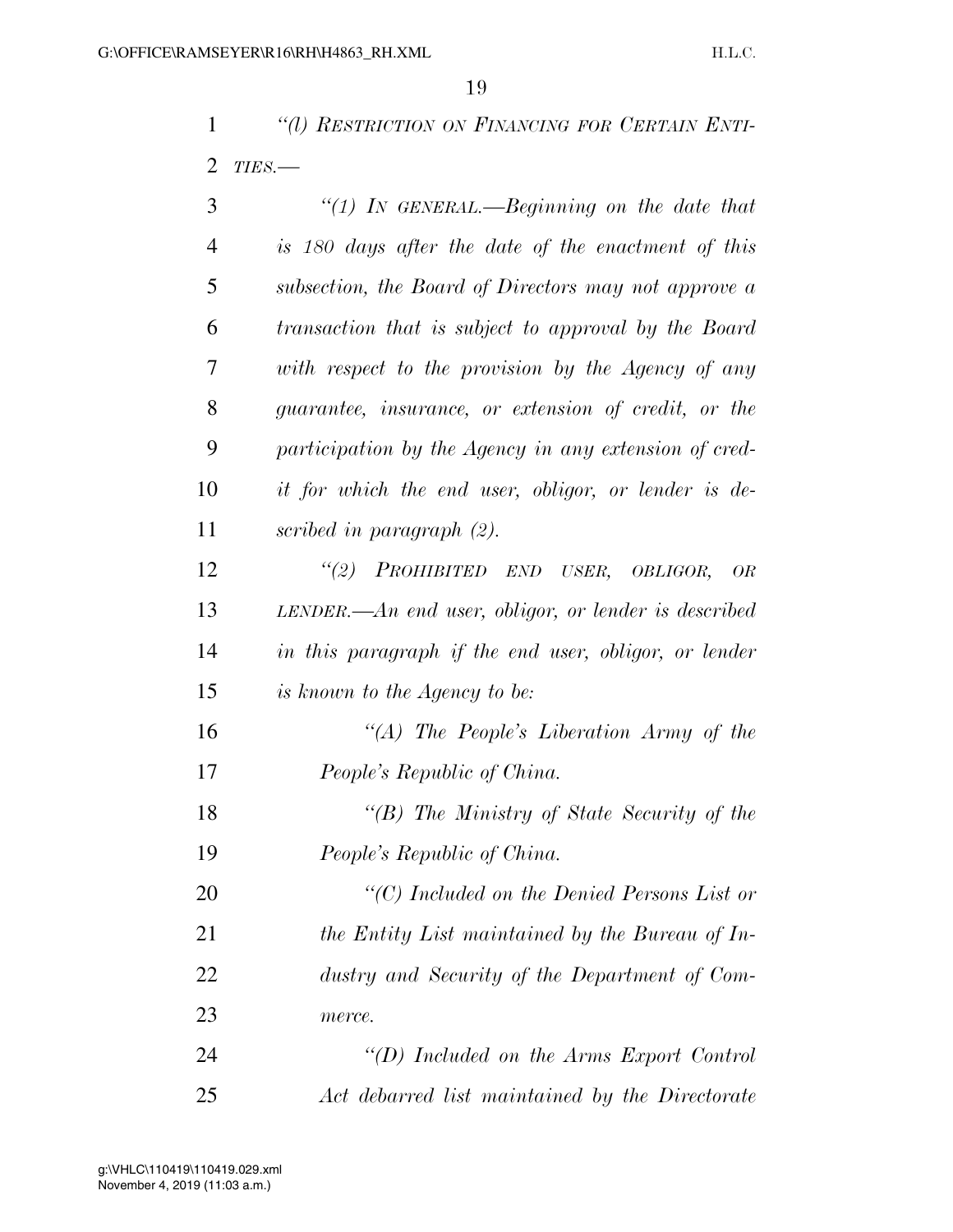| $\mathbf{1}$   | of Defense Trade Controls of the Department of    |
|----------------|---------------------------------------------------|
| $\overline{2}$ | State.                                            |
| 3              | "(E) Any person who has paid a criminal           |
| $\overline{4}$ | fine or penalty pursuant to a conviction or reso- |
| 5              | lution or settlement agreement with the Depart-   |
| 6              | ment of Justice for a violation of the Foreign    |
| 7              | Corrupt Practices Act in the preceding 3 years.   |
| 8              | "(F) A person who, in the preceding 3             |
| 9              | years, appeared on the Annual Intellectual Prop-  |
| 10             | erty Report to Congress by the Intellectual Prop- |
| 11             | erty Enforcement Coordinator in the Executive     |
| 12             | Office of the President, if the person was con-   |
| 13             | victed in any court                               |
| 14             | "(3) DEFINITIONS.—In this subsection:             |
| 15             | "(A) PERSON.—The term 'person' means an           |
| 16             | individual or entity.                             |
| 17             | "(B) ENTITY.—The term 'entity' means a            |
| 18             | partnership, association, trust, joint venture,   |
| 19             | corporation, group, subgroup, or other organiza-  |
| 20             | $tion.$ ".                                        |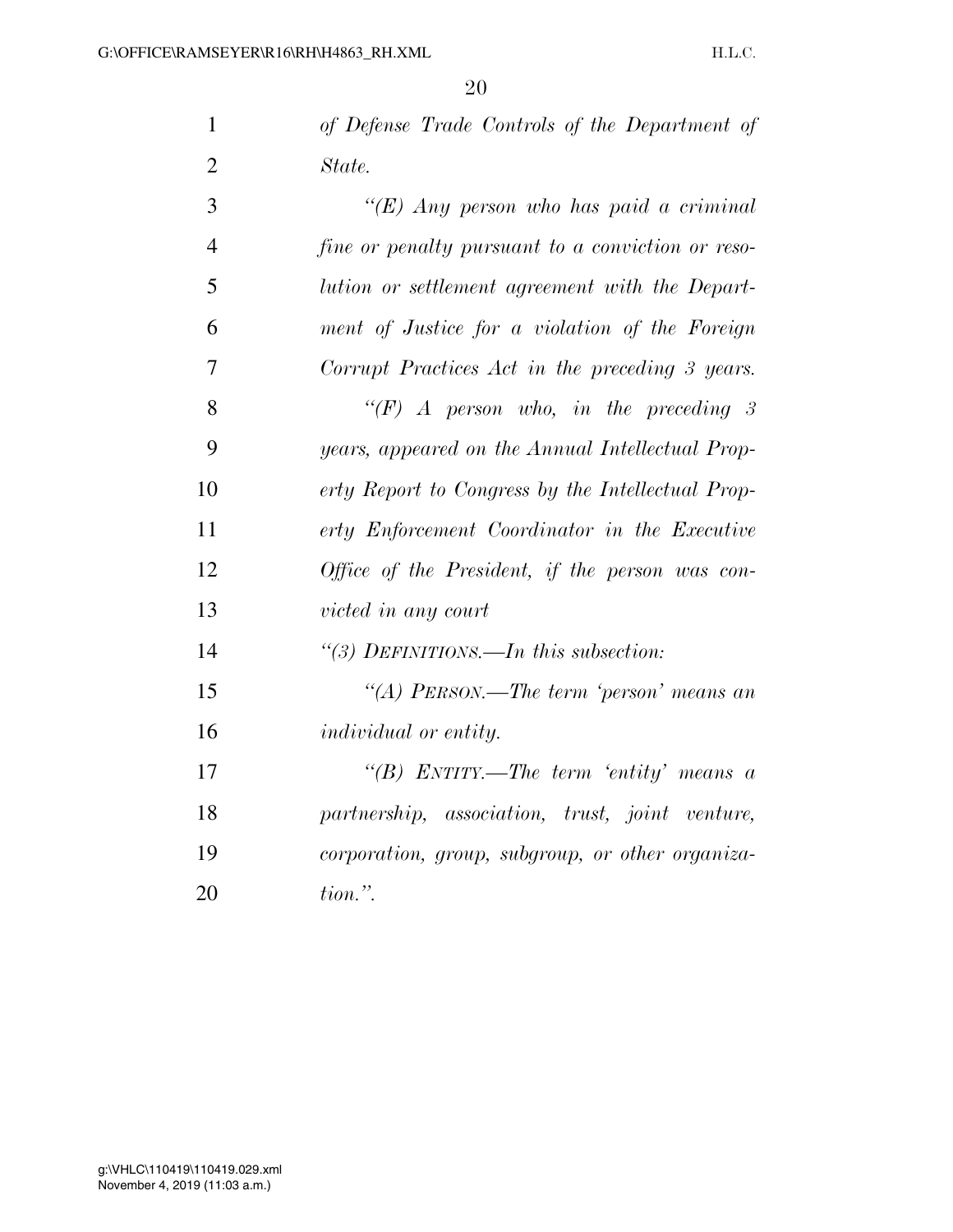*SEC. 12. PROHIBITIONS ON FINANCING FOR CERTAIN PER- SONS INVOLVED IN SANCTIONABLE ACTIVI-TIES.* 

 *Section 2 of the Export-Import Bank Act of 1945 (12 U.S.C. 635), as amended by section 11 of this Act, is amended by adding at the end the following:* 

 *''(m) PROHIBITIONS ON FINANCING FOR CERTAIN PERSONS INVOLVED IN SANCTIONABLE ACTIVITIES.—*

 *''(1) IN GENERAL.—Beginning on the date that is 180 days after the date of the enactment of this subsection, the Board of Directors of the Agency may not approve any transaction that is subject to ap- proval by the Board with respect to the provision by the Agency of any guarantee, insurance, or extension of credit, or the participation by the Agency in any extension of credit, to a person in connection with the exportation of any good or service unless the person provides the certification described in paragraph (2).* 

 *''(2) CERTIFICATION DESCRIBED.—The certifi- cation described in this paragraph is a certification by a person who is an end user, obligor, or lender that neither the person nor any other person owned or controlled by the person engages in any activity in contravention of any United States law, regulation, or order applicable to the person concerning—*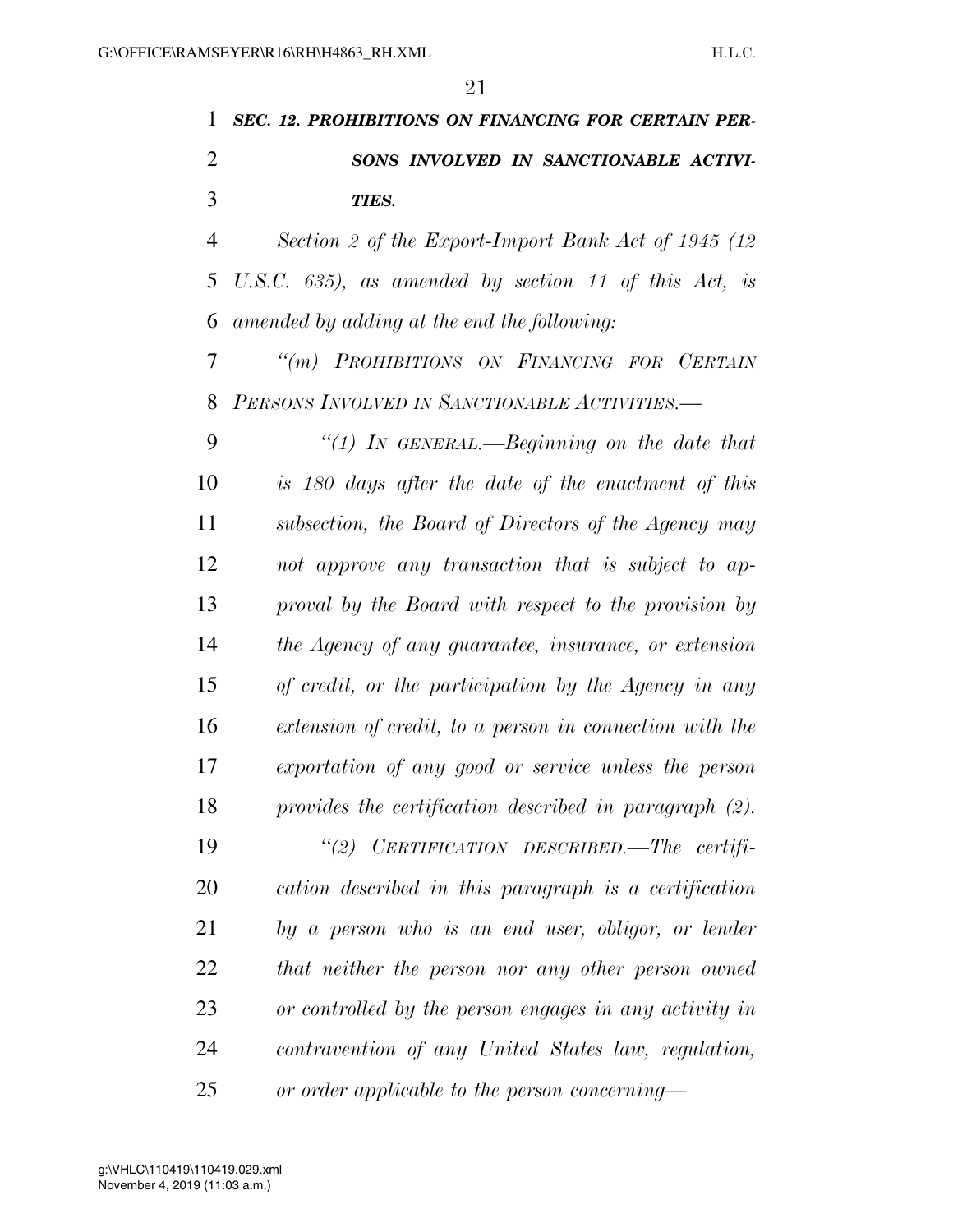| $\mathbf{1}$   | $\lq (A)$ trade and economic sanctions, includ-                    |
|----------------|--------------------------------------------------------------------|
| $\overline{2}$ | ing an embargo;                                                    |
| 3              | "(B) the freezing or blocking of assets of des-                    |
| 4              | <i>ignated persons; or</i>                                         |
| 5              | $\lq\lq C$ other restrictions on exports, imports,                 |
| 6              | investment, payments, or other transactions tar-                   |
| 7              | geted at particular persons or countries.                          |
| 8              | "(3) CERTIFICATION REQUIREMENTS.—The cer-                          |
| 9              | tification described in paragraph (2) shall be made                |
| 10             | after reasonable due diligence and based on best                   |
| 11             | knowledge and belief.".                                            |
| 12             | SEC. 13. PROMOTING RENEWABLE ENERGY EXPORTS, ENVI-                 |
|                |                                                                    |
| 13             | RONMENTAL AND SOCIAL STANDARDS, AND                                |
| 14             | <b>ACCOUNTABILITY.</b>                                             |
| 15             | (a) OFFICE OF FINANCING FOR RENEWABLE ENERGY,                      |
| 16             | ENERGY EFFICIENCY AND ENERGY STORAGE EXPORTS.-                     |
|                | 17 Section $2(b)(1)(C)$ of the Export-Import Bank Act of 1945      |
| 18             | $(12 \text{ U.S.C. } 635(b)(1)(C))$ is amended to read as follows: |
| 19             | "(C) OFFICE OF FINANCING FOR RENEWABLE EN-                         |
| 20             | ERGY, ENERGY EFFICIENCY AND ENERGY STORAGE.-The                    |
| 21             | President of the Agency shall establish an office whose func-      |
| 22             | tions shall be to promote the export of goods and services         |
| 23             | to be used in the development, production, and distribution        |
| 24             | of renewable energy resources, and energy efficiency and en-       |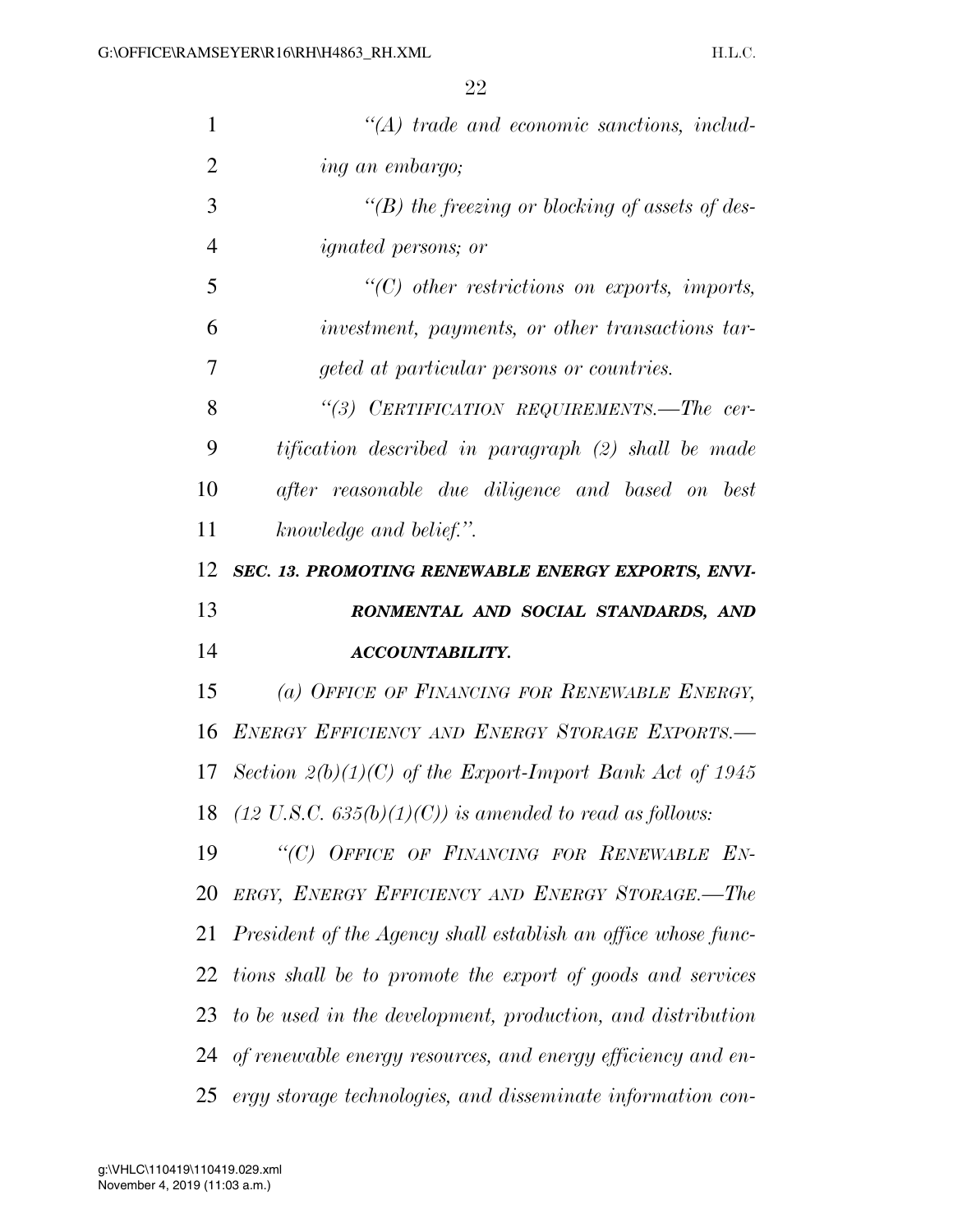*cerning export opportunities and the availability of Agency support for such activities, to increase the total amount of loans, guarantees, and insurance provided by the Agency to support exports related to renewable energy, energy effi-ciency, and energy storage.''.* 

 *(b) ENVIRONMENTAL POLICY AND PROCEDURES.—Sec- tion 11(a) of such Act (12 U.S.C. 635i–5(a)) is amended— (1) in paragraph (1)—*

 *(A) in the 2nd sentence, by inserting '', in- cluding to potentially impacted communities in the country in which the activity will be carried out, at least 60 days before the date of the vote,'' before ''and supplemental'';* 

 *(B) by inserting after the 2nd sentence the following: ''The procedures shall include a re- quirement for an analysis of the environmental and social impacts, including worker impacts and anticipated health impacts and costs, of the proposed activity and of alternatives to the pro- posed activity, including mitigation measures, where appropriate.''; and* 

 *(C) in the 3rd sentence, by striking ''The preceding sentence'' and inserting ''This para-graph'';*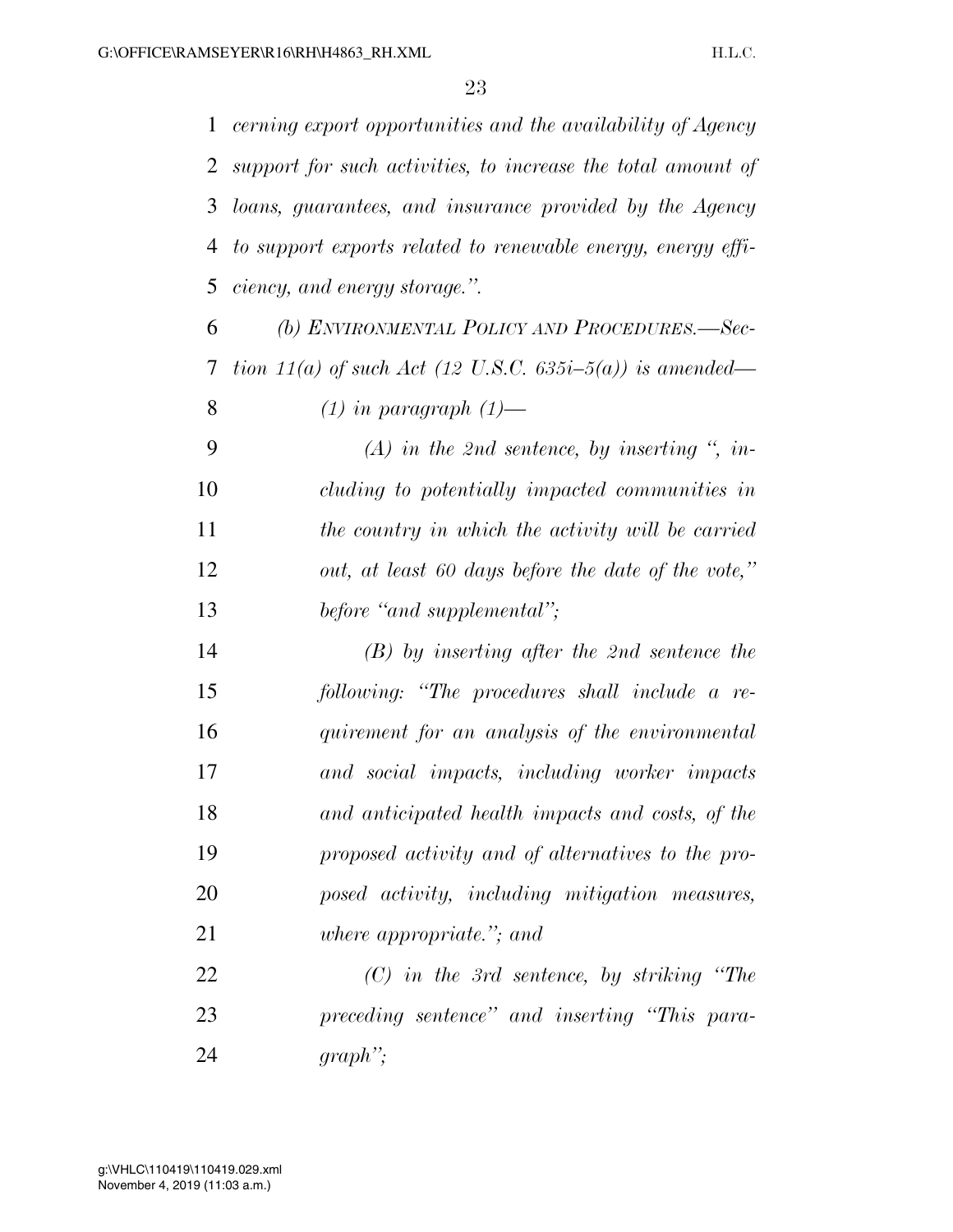*(2) by redesignating paragraph (2) as para- graph (7) and inserting after paragraph (1) the fol-lowing:* 

 *''(2) CONSULTATIONS WITH POTENTIALLY IM- PACTED COMMUNITIES.—In any credit or common terms agreements to which the Agency is a party re- lating to a transaction described in paragraph (1), the Agency shall include a provision to ensure that robust consultations with potentially impacted com- munities in the country in which the activity will be carried out have been and will continue to be carried out throughout the project cycle.* 

 *''(3) ENVIRONMENTAL AND SOCIAL DUE DILI- GENCE PROCEDURES AND GUIDELINES REVIEW.—By the end of 2020 and once at the end of each subse- quent 3-year period, the Board of Directors of the Agency shall complete a review of the Environmental and Social Due Diligence Procedures and Guidelines ensuring that the procedures and guidelines incor- porate requirements for project consideration that are consistent to limit greenhouse gas emissions and, to the maximum extent possible, to affirm that the Board operates consistently with the multilateral en-vironmental agreements to which the United States is*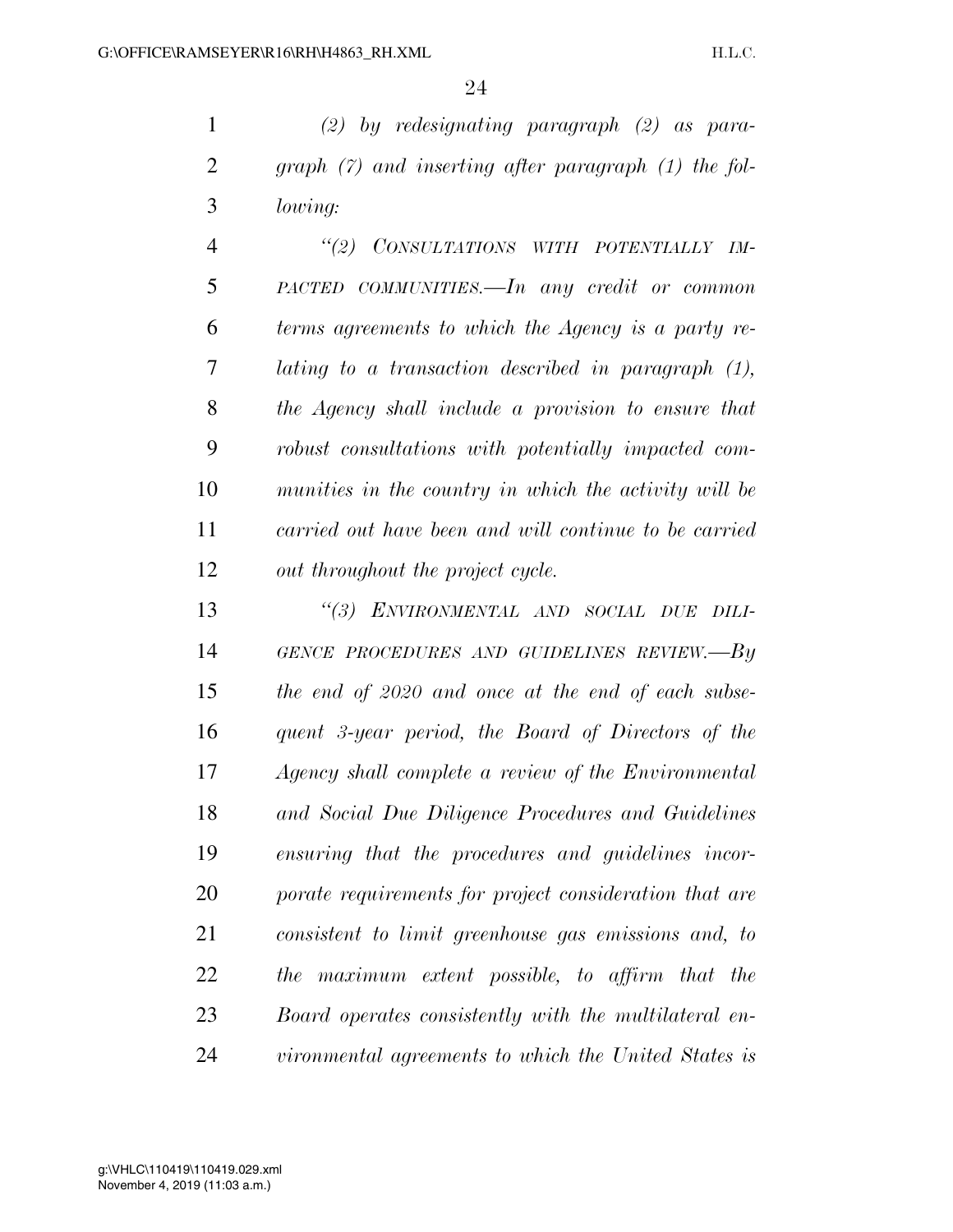| $\mathbf{1}$   | a party that are directly related to transactions in |
|----------------|------------------------------------------------------|
| $\overline{2}$ | which the Agency is involved.                        |
| 3              | $\lq(4)$ The Agency shall operate consistently with  |
| $\overline{4}$ | Annex VI of the Arrangement on Officially Supported  |
| 5              | Export Credits, as adopted by the Organisation for   |
| 6              | Economic Co-operation and Development as of Janu-    |
| 7              | ary 2019.                                            |
| 8              | $\lq(5)$ The Agency shall make publicly available    |
| 9              | the estimated amounts of $CO2$ emissions expected to |
| 10             | be produced from pending projects that the Agency    |
| 11             | has designated as Category A and B projects and      |
| 12             | work with other export credit agencies to encourage  |
| 13             | them to do the same.                                 |
| 14             | "(A) The Agency shall report $CO2$ emissions         |
| 15             | associated with projects that the Agency has des-    |
| 16             | ignated as Category A and B fossil fuel projects     |
| 17             | in its annual report by product categories.          |
| 18             | $\lq\lq(B)$ The Agency shall advocate within the     |
| 19             | OECD and other multilateral fora for the full re-    |
| 20             | porting of $CO2$ emissions associated with appro-    |
| 21             | priate energy and non-energy projects including      |
| 22             | manufacturing and agriculture.                       |
| 23             | $\lq\lq C$ ) The Agency shall undertake periodic     |
| 24             | reviews with stakeholders to ensure that the         |
| 25             | Agency employs the most appropriate method-          |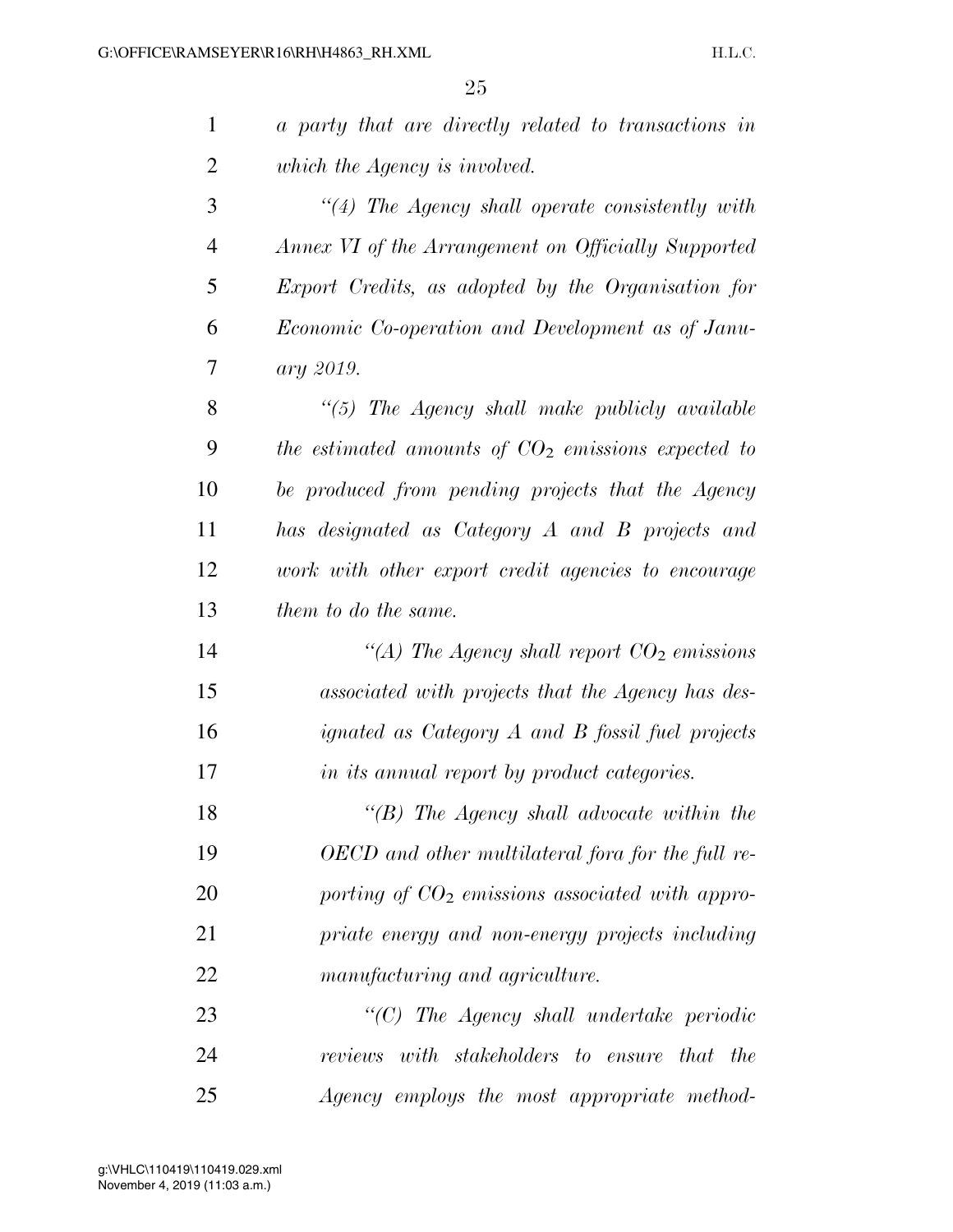| $\mathbf{1}$   | ology of estimating and tracking the $CO2$ emis-        |
|----------------|---------------------------------------------------------|
| $\overline{2}$ | sions from Category A and B projects the Agency         |
| 3              | supports.                                               |
| $\overline{4}$ | $\lq(6)$ The Agency shall develop and maintain          |
| 5              | measures to provide increased financing support for     |
| 6              | evolving technologies that reduce $CO2$ emissions.      |
| 7              | " $(A)$ The Agency shall develop and main-              |
| 8              | tain measures to encourage foreign buyers to seek       |
| 9              | <i>available, commercially viable technology to re-</i> |
| 10             | duce the $CO2$ footprint of projects.                   |
| 11             | $\lq\lq B$ The Agency shall develop and main-           |
| 12             | tain initiatives to finance aspects of project de-      |
| 13             | velopment that reduce or mitigate $CO2$ emis-           |
| 14             | sions, such as effective carbon capture and se-         |
| 15             | questration technology, while maintaining the           |
| 16             | competitiveness of United States exporters.             |
| 17             | $\lq\lq C$ ) In coordination with the Department        |
| 18             | of the Treasury, the Agency shall advocate in           |
| 19             | international fora for the availability of financ-      |
| 20             | ing incentives for low to net zero $CO_2$ -emitting     |
| 21             | projects, a common methodology for evaluating           |
| 22             | and taking into account the social cost of carbon.      |
| 23             | $\lq\lq(D)$ The Agency shall encourage export           |
| 24             | credit agencies and other relevant lending insti-       |
| 25             | tutions to adopt similar $CO2$ policies, including      |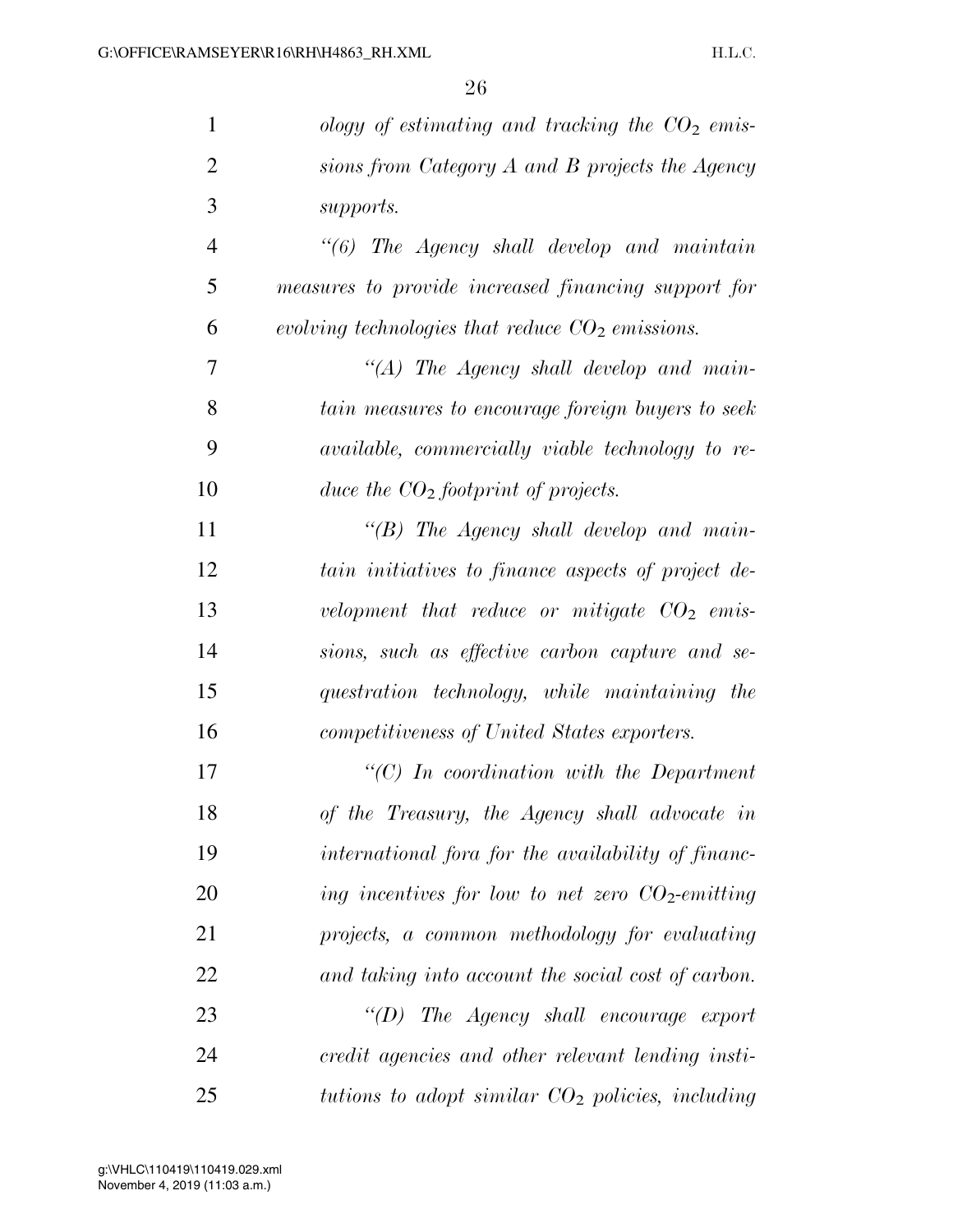| $\mathbf{1}$   | encouraging transparency and the involvement                 |
|----------------|--------------------------------------------------------------|
| $\overline{2}$ | of stakeholders."; and                                       |
| 3              | $(3)$ in paragraph $(7)$ (as so redesignated by              |
| $\overline{4}$ | paragraph $(2)$ of this subsection), by striking "para-      |
| 5              | graph $(1)$ " and inserting "this subsection".               |
| 6              | (c) ANNUAL REPORT TO CONGRESS.—Section 11(c) of              |
| 7              | such Act (12 U.S.C. $635i-5(c)$ ) is amended to read as fol- |
| 8              | lows:                                                        |
| 9              | "(c) INCLUSION IN ANNUAL REPORT TO CONGRESS.-                |
| 10             | The Agency shall include in its annual report to Congress    |
| 11             | under section $8$ a summary of its activities under sub-     |
| 12             | sections (a) and (b). The Board of Directors shall submit    |
| 13             | to the Congress a report, which shall be made publicly       |
| 14             | available on the Internet at the time of delivery—           |
| 15             | $"(1)$ that provides a detailed accounting of the            |
| 16             | methodology used to make greenhouse gas emissions            |
| 17             | project determinations; and                                  |
| 18             | $\lq(2)$ details the steps taken to ensure that the          |
| 19             | <i>Environmental and Social Due Diligence Procedures</i>     |
| 20             | and Guidelines of the Agency are consistent with—            |
| 21             | $\lq\lq (A)$ reducing greenhouse gas emissions;              |
| 22             | and                                                          |
| 23             | $\lq\lq(B)$ operating consistently with the multi-           |
| 24             | lateral environmental agreements to which the                |
| 25             | United States is a party that are directly related           |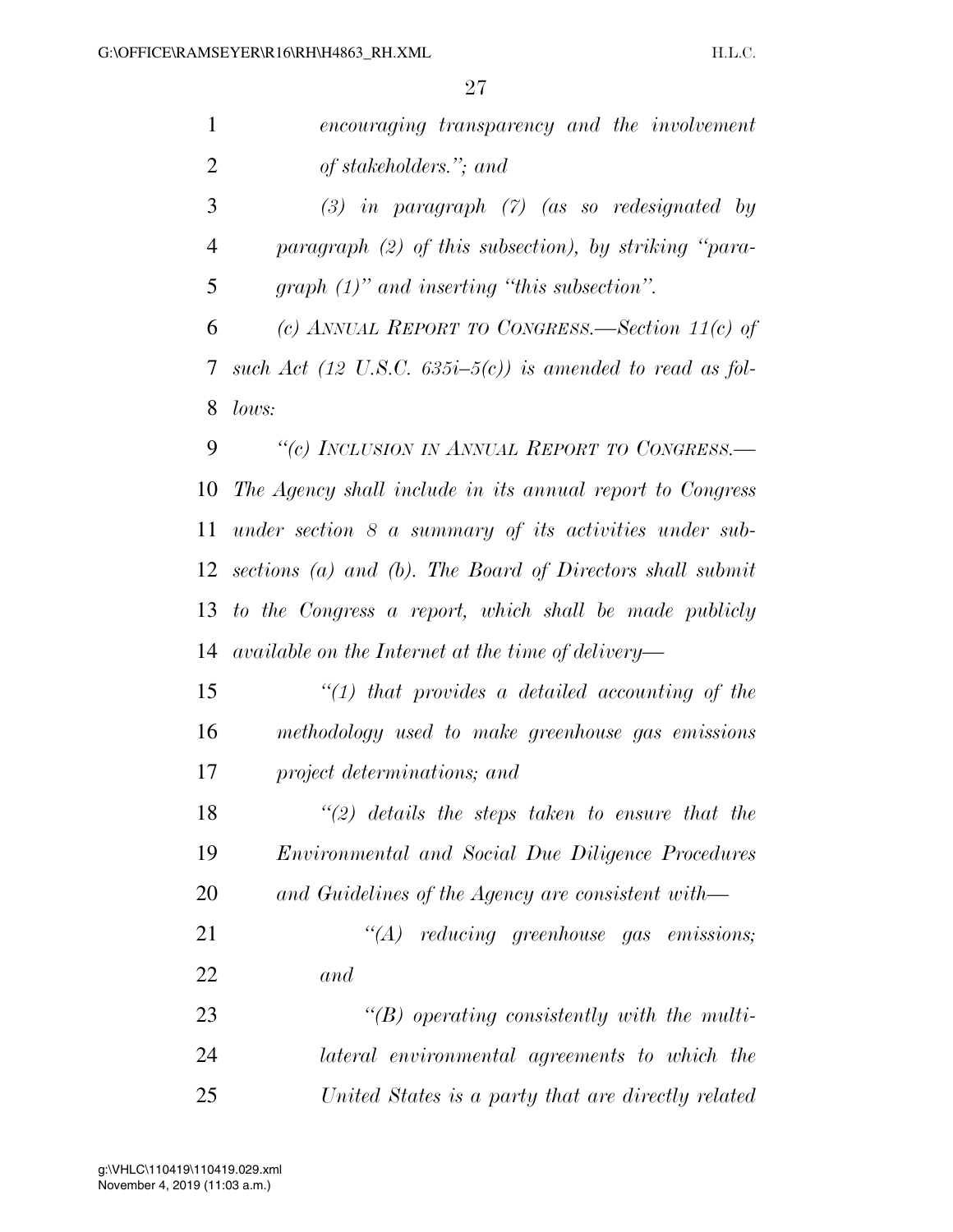*to transactions in which the Agency is in-volved.''.* 

 *(d) FINANCING FOR RENEWABLE ENERGY, ENERGY EFFICIENCY, AND ENERGY STORAGE TECHNOLOGIES.—Sec- tion 2(b)(1)(K) of such Act (12 U.S.C. 635(b)(1)(K)) is amended by inserting '', energy efficiency, and energy stor- age. It shall be a goal of the Bank to ensure that not less than 5 percent of the applicable amount (as defined in sec- tion 6(a)(2)) is made available each fiscal year for the fi- nancing of renewable energy, energy efficiency, and energy storage technology exports'' before the period.* 

 *(e) SENSE OF THE CONGRESS REGARDING AGENCY ACCOUNTABILITY.—It is the sense of the Congress that— (1) the Board of Directors of the United States Export Finance Agency (in this section referred to as the ''Agency'') should, after a public consultation process, establish a formal, transparent, and inde-pendent accountability mechanism to review, inves-*

 *tigate, offer independent dispute resolution to resolve, and publicly report on allegations by affected parties of any failure of the Agency to follow its own policies and procedures with regard to the environmental and social impacts of projects, and on situations where the Agency is alleged to have failed in ensuring the bor-*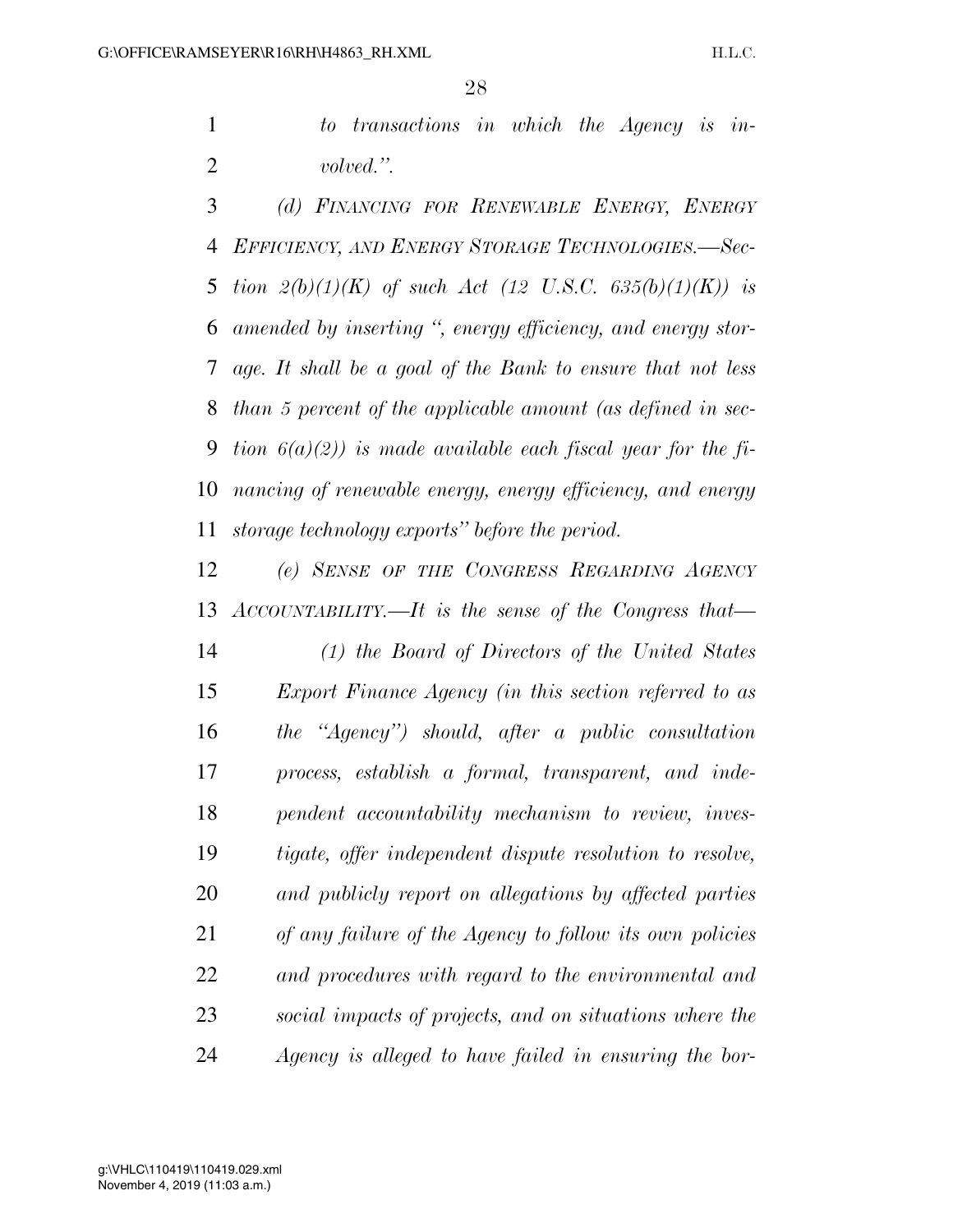| $\mathbf{1}$   | rower is fulfilling its obligations in financing agree-  |
|----------------|----------------------------------------------------------|
| $\overline{2}$ | ments with respect to the policies and procedures;       |
| 3              | $(2)$ the accountability mechanism should be able        |
| 4              | to provide advice to management on policies, proce-      |
| 5              | dures, guidelines, resources, and systems established to |
| 6              | ensure adequate review and monitoring of the envi-       |
| 7              | ronmental and social impacts of projects;                |
| 8              | $(3)$ in carrying out its mandate, the confiden-         |
| 9              | tiality of sensitive business information should be re-  |
| 10             | spected, as appropriate, and, in consultation with po-   |
| 11             | tentially impacted communities, project sponsors,        |
| 12             | Agency management, and other relevant parties, a         |
| 13             | flexible process should be followed aimed primarily at   |
| 14             | correcting project failures and achieving better results |
| 15             | on the ground;                                           |
| 16             | $(4)$ the accountability mechanism should be inde-       |
| 17             | pendent of the line operations of management, and re-    |
| 18             | port its findings and recommendations directly to the    |
| 19             | Board of Directors of the Agency and annually to the     |
| 20             | Congress;                                                |
| 21             | $(5)$ the annual report of the Agency should in-         |
| 22             | clude a detailed accounting of the activities of the ac- |
| 23             | countability mechanism for the year covered by the       |
|                |                                                          |

*report and the remedial actions taken by the Agency*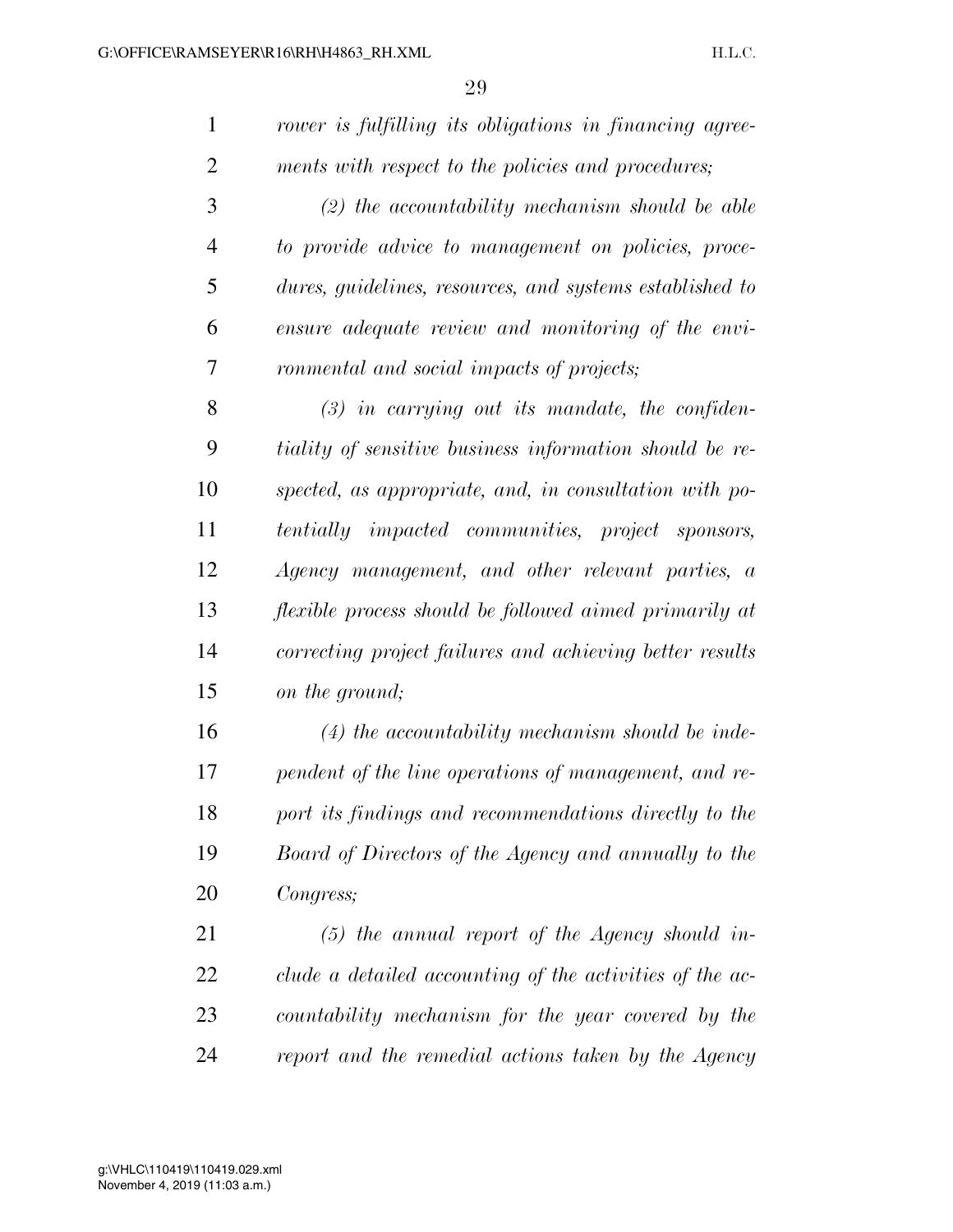*in response to the findings of the accountability mech-anism;* 

 *(6) in coordination with the accountability mechanism, the Agency and relevant parties should engage in proactive outreach to communities im- pacted or potentially impacted by Agency financing and activities to provide information on the existence and availability of the accountability mechanism;* 

 *(7) the President of the Agency should, subject to the approval of the Board of Directors of the Agency, and consistent with applicable law, through an open and competitive process, including solicitation of input from relevant stakeholders, appoint a director of the accountability mechanism, who would be re- sponsible for the day-to-day operations of the mecha- nism, and a panel of not less than 3 experts, includ- ing the director, who would also serve as chair of the panel; and* 

 *(8) The accountability mechanism director and members of the panel should not have been employed by the Agency within the 5 years preceding their ap- pointment, and should be ineligible from future em-ployment at the Agency.*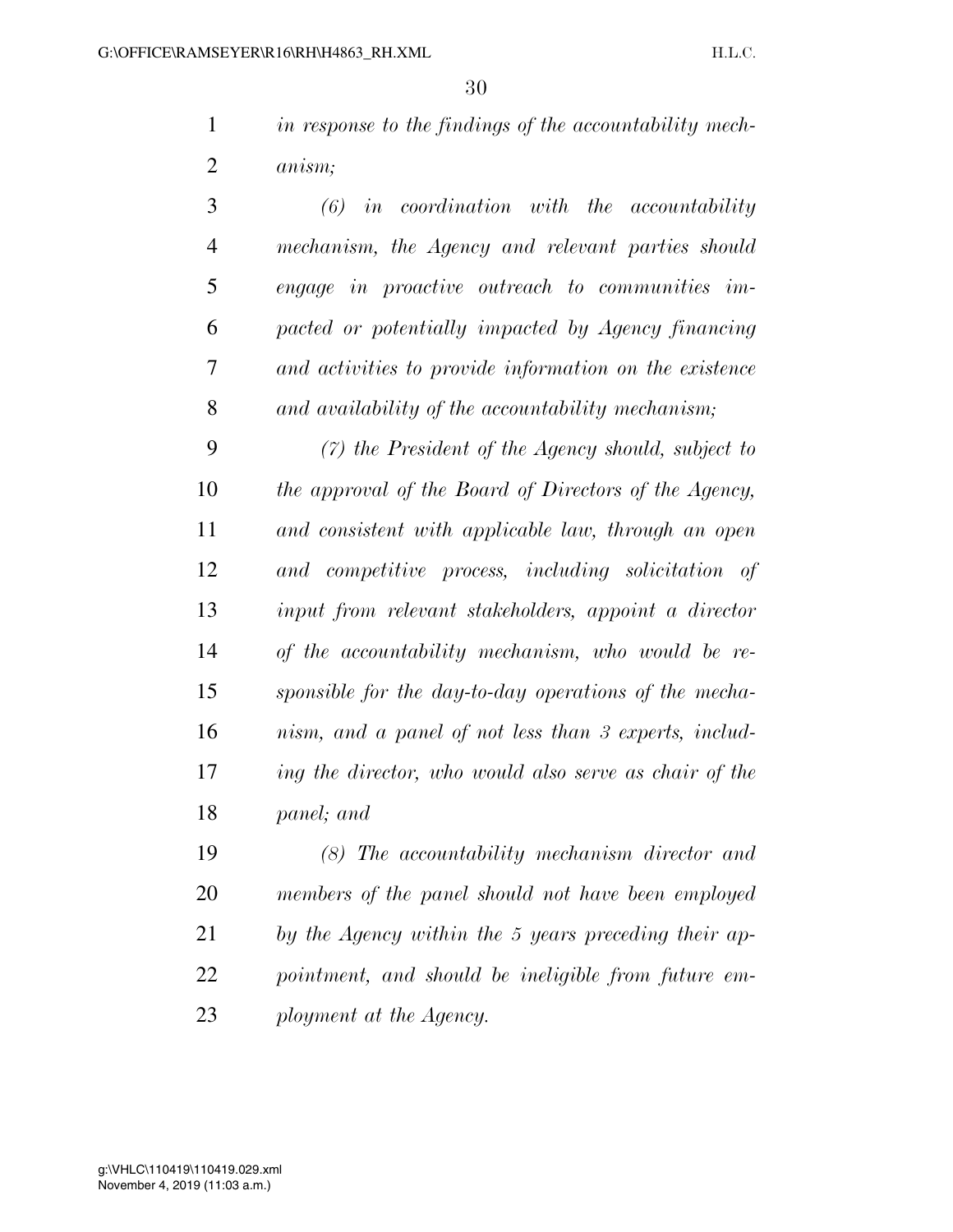### *SEC. 14. REINSURANCE PROGRAM.*

 *Section 51008 of the Fixing America's Surface Trans-portation Act (12 U.S.C. 635 note) is amended—*

| $\overline{4}$ | (1) in the section heading, by striking " <b>PILOT</b> "; |  |  |
|----------------|-----------------------------------------------------------|--|--|
| 5              | (2) in subsection (a), by striking "pilot";               |  |  |
| 6              | (3) in subsection (b)(1), by striking                     |  |  |
| $\tau$         | "\$1,000,000,000" and inserting "\$2,000,000,000";        |  |  |
| 8              | and                                                       |  |  |

 *(4) by striking subsections (c) through (e) and inserting the following:* 

 *''(c) FACTORS FOR CONSIDERATION IN REINSURANCE POOLS.—In implementing this section, the Agency shall, with respect to a reinsurance pool, pursue appropriate ob- jectives to reduce risk and costs to the Agency, including by the following, to the extent practicable:* 

 *''(1) Ensuring a reasonable diversification of risks.* 

 *''(2) Including larger exposures where the possi- bility of default raises overall portfolio risk for the Agency.* 

 *''(3) Excluding transactions from the pool that are covered by first-loss protection.* 

 *''(4) Excluding transactions from the pool that are collateralized at a rate greater than standard market practice.*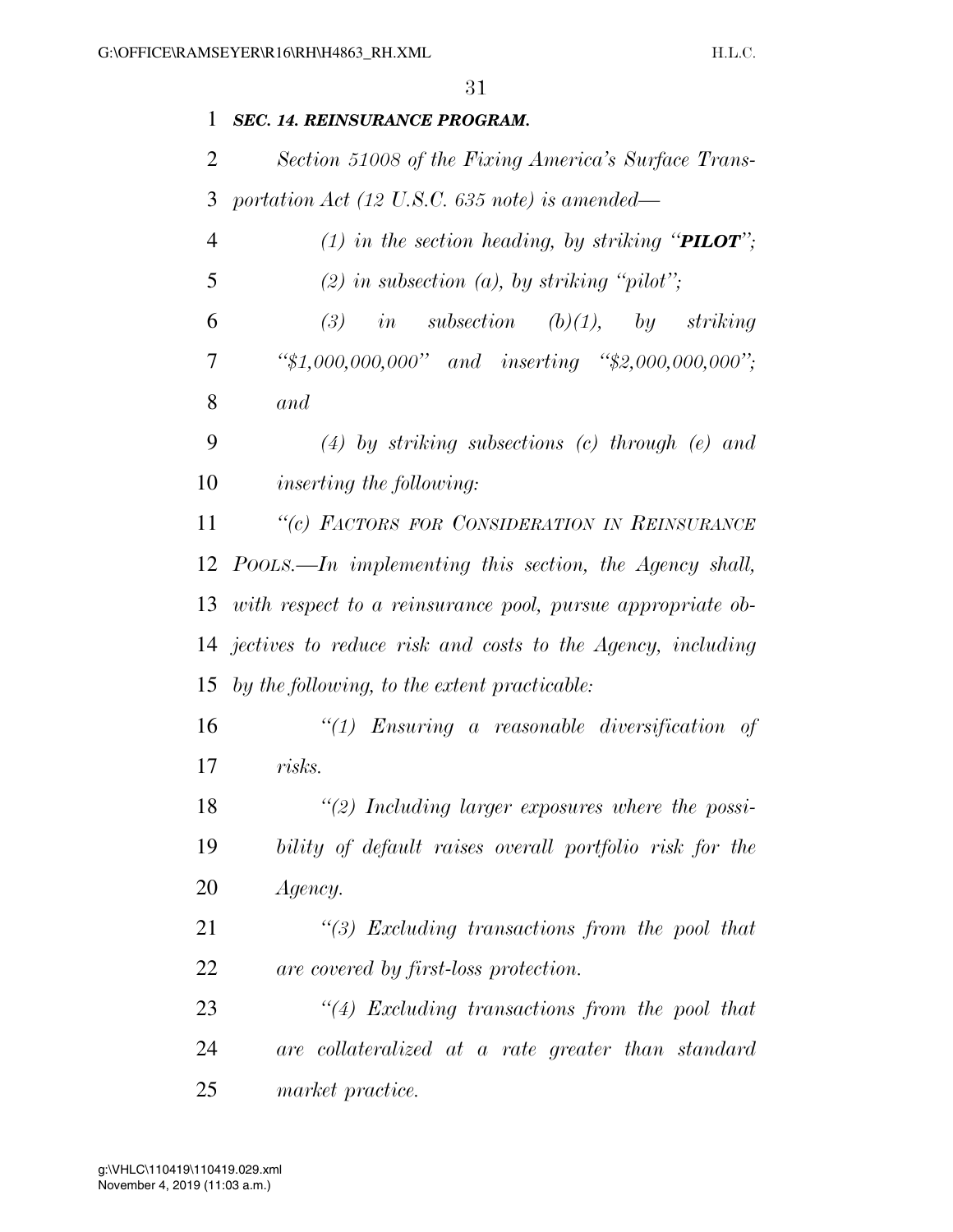| $\mathbf{1}$   | "(5) Diversifying reinsurance pools by industry               |
|----------------|---------------------------------------------------------------|
| $\overline{2}$ | and other appropriate factors.                                |
| 3              | $\lq\lq(6)$ Exploring different time periods of coverage.     |
| $\overline{4}$ | $\lq(7)$ Exploring both excess of loss structures on          |
| 5              | a per-borrower as well as an aggregate basis.                 |
| 6              | "(d) BIENNIAL REPORTS.—Not later than 1 year after            |
| 7              | the date of the enactment of this subsection, and every $2$   |
| 8              | years thereafter through 2029, the Agency shall submit to     |
| 9              | the Committee on Financial Services of the House of Rep-      |
| 10             | resentatives and the Committee on Banking, Housing, and       |
| 11             | Urban Affairs of the Senate a written report that contains    |
| 12             | an assessment of the use of the program carried out under     |
| 13             | subsection $(a)$ since the most recent report under this sub- |
| 14             | section.                                                      |
| 15             | "(e) RULE OF CONSTRUCTION.—Nothing in this sec-               |
| 16             | tion shall be construed to limit any authority of the Agency  |
| 17             | described in section $2(a)(1)$ of the Export-Import Bank Act  |
|                | 18 of 1945.".                                                 |
| 19             | SEC. 15. INFORMATION TECHNOLOGY SYSTEMS.                      |
| 20             | Section $3(j)$ of the Export-Import Bank Act of 1945          |
| 21             | $(12 \text{ U.S.C. } 635a(j))$ is amended—                    |
| 22             | $(1)$ in paragraph $(1)$ , by striking all that pre-          |
| 23             | cedes subparagraph $(A)$ and inserting the following:         |
| 24             | "(1) IN GENERAL.—Subject to paragraphs $(3)$                  |
|                |                                                               |

*and (4), the Agency may use an amount equal to 1.25*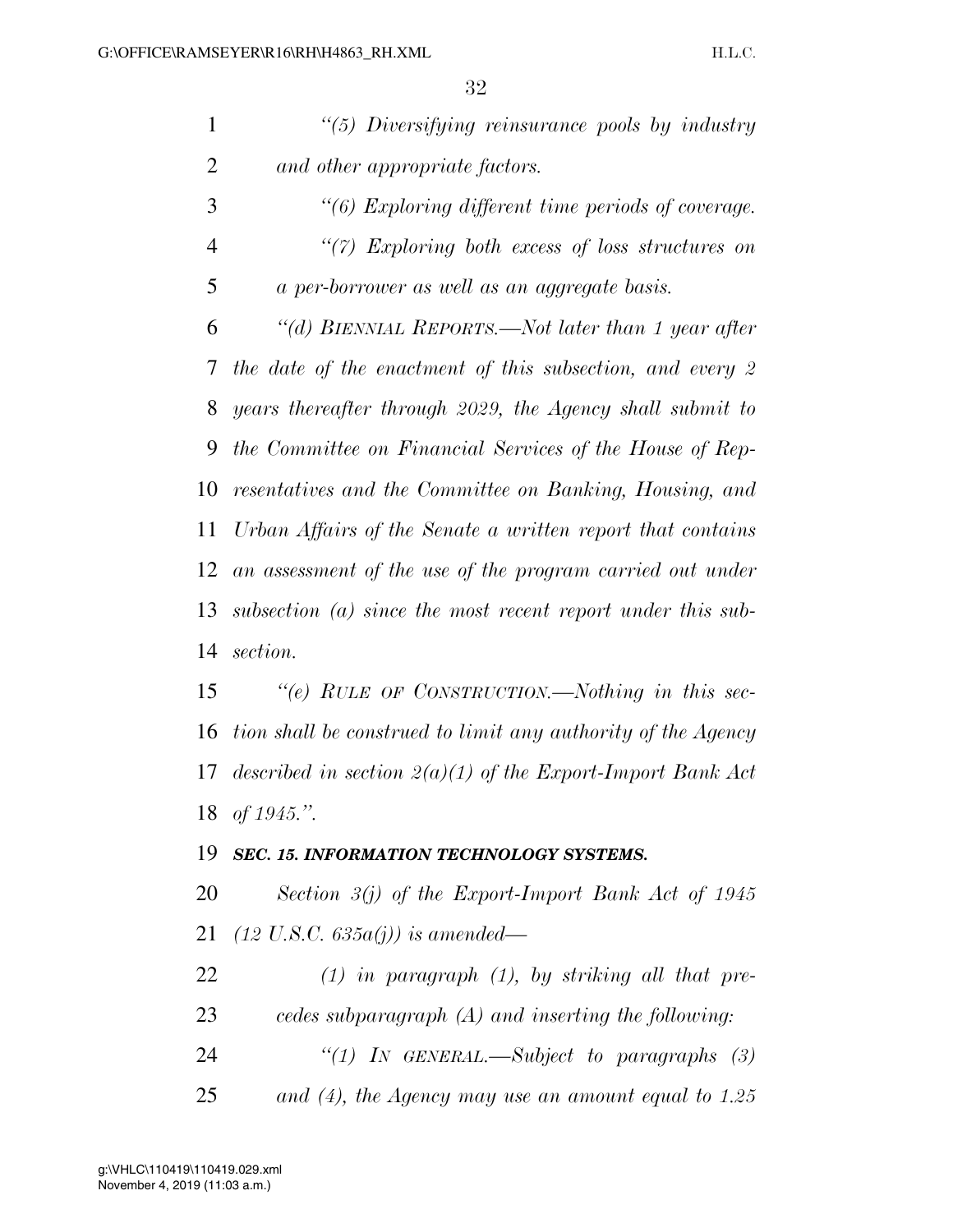| $\mathbf{1}$ | percent of the surplus of the Agency during fiscal         |
|--------------|------------------------------------------------------------|
| 2            | years 2020 through 2029 to-"; and                          |
| 3            | $(2)$ by striking paragraph $(3)$ and inserting the        |
| 4            | following:                                                 |
| 5            | "(3) LIMITATION.—The aggregate of the amounts              |
| 6            | used in accordance with paragraph (1) for fiscal           |
| 7            | years 2020 through 2029 shall not<br>exceed                |
| 8            | \$40,000,000."                                             |
| 9            | SEC. 16. ADMINISTRATIVELY DETERMINED PAY.                  |
| 10           | Section 3 of the Export-Import Bank Act of 1945 (12)       |
| 11           | U.S.C. 635a), as amended by section $7(a)$ of this Act, is |
| 12           | amended by adding at the end the following:                |
| 13           | "(o) COMPENSATION OF EMPLOYEES.-                           |
| 14           | "(1) RATES OF PAY.—Subject to paragraph $(2)$ ,            |
| 15           | the Board of Directors of the Agency, consistent with      |
| 16           | standards established by the Director of the Office of     |
| 17           | Minority and Women Inclusion, may set and adjust           |
| 18           | rates of basic pay for employees and new hires of the      |
| 19           | Agency without regard to the provisions of chapter 51      |
| 20           | and subchapter III of chapter 53 of title 5, United        |
| 21           | States Code, except that no employee of the Agency         |
| 22           | may receive a rate of basic pay that exceeds the rate      |
| 23           |                                                            |
|              | for level III of the Executive Schedule under section      |